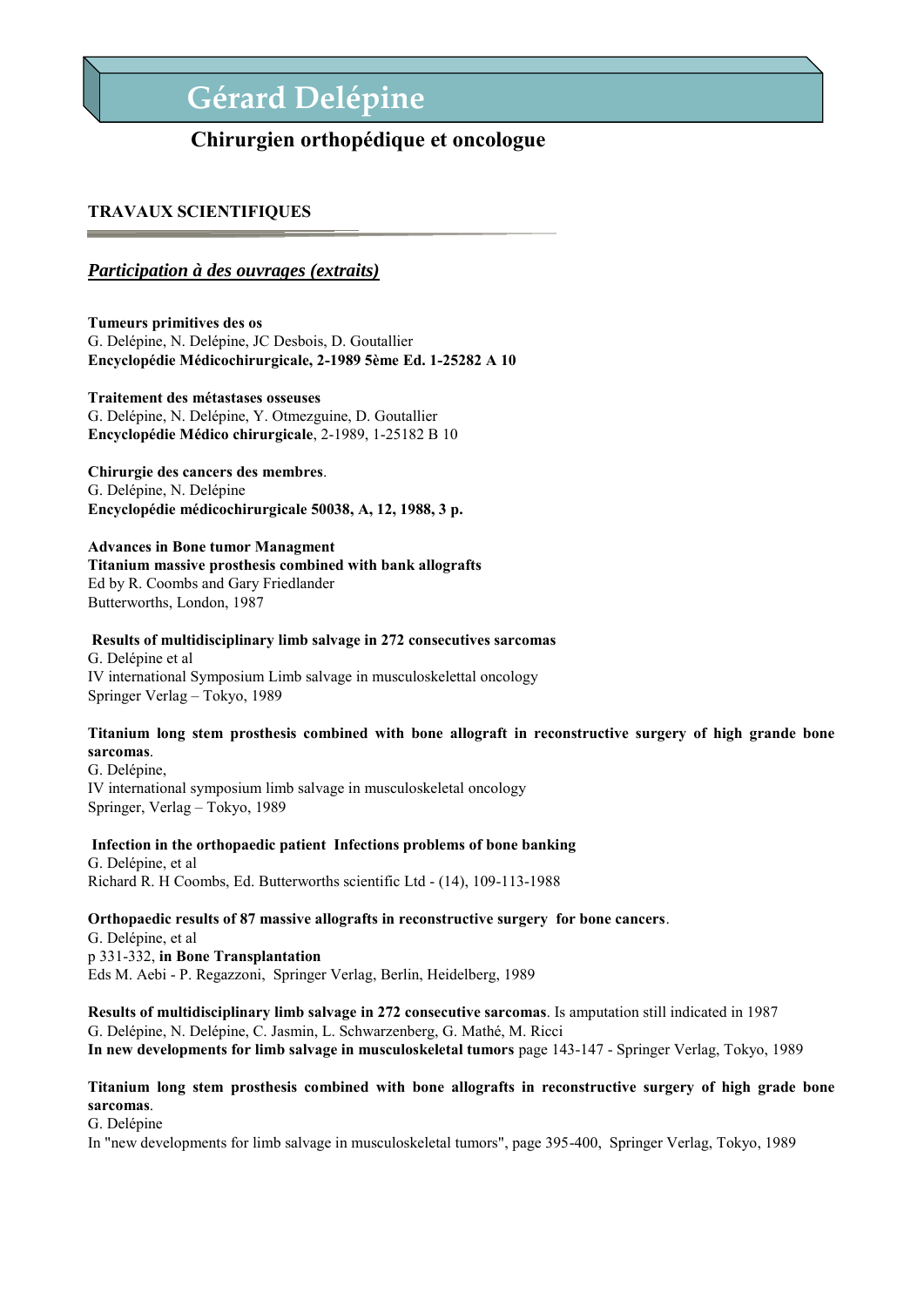### **Bone union of allografts and chemotherapy considerations about 55 consecutive cases**. G. Delépine

**In Bone transplantation,** p. 333-334, Springer Verlag, Berlin, 1989

#### **Facteurs de pronostic des sarcomes ostéogènes**.

G. Delépine et al

**Tumeurs malignes primitives, 3, 1, 1 E1, in "Tumeurs osseuses de l'appareil locomoteur".**  Ed B. Tomeno et M. Forest 1990, Paris

### **Allograft with patellar tendon in reconstructive procedures after upper tibia reconstruction**

G. Delépine et al in Eds F. Langlais, and B. Tomeno, p. 435, 437

Limb salvage. Major reconstructions in oncologic and non tumoral conditions, Springer Verlag / Berlin, Heidelberg, 1991

#### **Chapitre "Tumeurs malignes primitives des os et des parties molles**"

G. Delépine et al

p. 369-382, in **"Scanner et IRM en cancérologie",** Ed. D. Buthiau, D. Khayat, Springer Verlag, France, 1995 + version américaine parue en 1998

#### **Chapitre 22 "Tumeurs primitives des os"**

G. Delépine et al, in:

"**Therapeutiques rhumatologiques**" coordonné par **T. Bardin et D. Kuntz**, Méd. Sciences Flammarion, 1995. p. 269- 296.

#### "**Allograft prosthesis reconstruction about 120 composite prostheses - 1984/1994 of a monocentric study**".

G. Delépine et al

In "**Orthopaedic allograft surgery", 1996, USA. (Springer Verlag).** 

#### **"Interest of allograft with patellar tendon in prosthetic reconstruction of upper tibia after en bloc resection for bone tumor".**

G. Delépine, at al.

In "Orthopaedic allograft surgery", 1996, USA. (Springer Verlag).

#### **Traitement des sarcomes osseux**.

G. Delépine et al, Ouvrage « **Thérapeutique du cancer ». Springer. Editeur J.F. Morere**, F. Mornex, M. Piccart, J.M. Nabholtz.2001 p. 779-805.

.**Fibrosarcome, histiocytofibrosarcome malin et sarcome à cellules géantes**. G. Delépine et al **Encyclopédie médico-chirurgicale – chirurgicale. 14 – 736. 2001** 

## **SÉLECTION DE PUBLICATIONS RÉFÉRENCÉES DANS PUBMED (parmi 77 items)**

### *Publications internationales*

**Hand modelled composite prostheses after resection of periacetabular bone malignancies**  G. Delépine, F. Delépine, T. Sokolov, N. Delépine Sarcoma , (2003) 7,19-27

**Expanding prostheses in conservative surgery for lower limb sarcoma**. G. Delépine, N. Delépine, J.C. Desbois, D. Goutallier International Orthopaedics (SICOT), 1998 ; 22 : 27 - 31.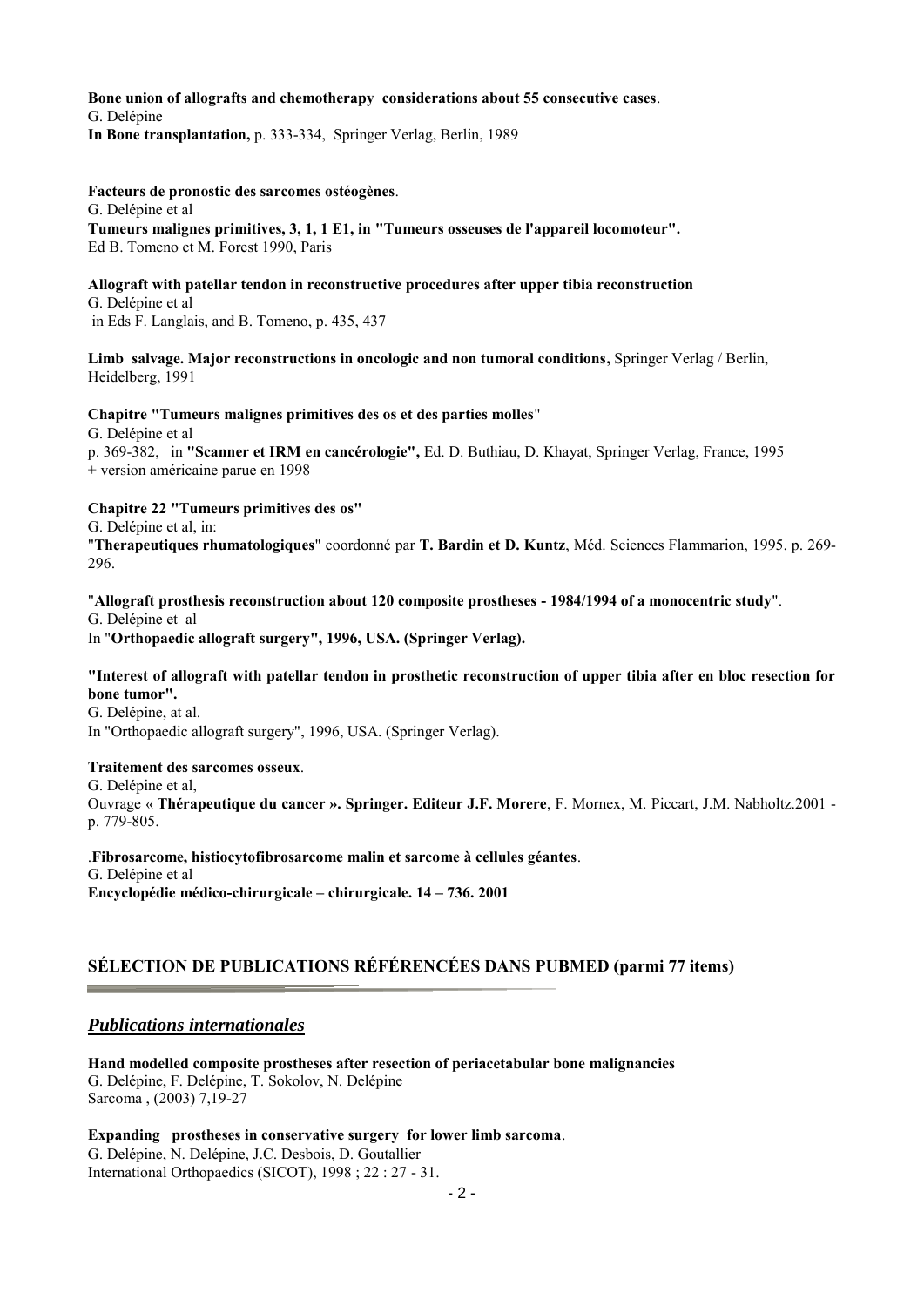**Résultats préliminaires de 79 allogreffes osseuses massives dans le traitement conservateur des tumeurs malignes de l'adulte et de l'enfant**  G. Delépine, N. Delépine International Orthopaedics, 12, 21-29 ; 1988

**Massive allograft sterilized by irradiation (clinical results).**  Ph Hernigou, G. Delépine, D. Goutallier, A. Julieron J. Bone Joint Surg., 1993; 75: 904-913

**Ewing's sarcoma, multidisciplinary treatment including systematic surgery, results of our EWDD2 pilot study**. N. Delépine, G. Delépine, H. Cornille, JC Desbois Journal of Chemotherapy, Vol. 5, Suppl. 1: 708-709, 1993

**Titanium growing prosthesis for limb bone sarcoma in Children**  N. Delépine, G. Delépine, J.C. Desbois European Journal of Surgical Oncology, Vol. 20 n° 3 : 296-297, June 1994

### *Publications françaises*

**Traitement chirurgical des tumeurs malignes de l'os iliaque**. **G. Delépine, N. Delépine, H. Cure, J. Bay**  Oncologie - Vol. 8, n°1, Janvier 1999, page 9 à 19

**Sarcomes d'Ewing périostés**  F. Delépine,G. Delépine Rev. Chir. réparatrice APP, mot 2002, apr. ; 88(2) 188 -92.

**Diagnostic et traitement des fibrohistiocytofibromes malins de l'os**  F. Delépine, G. Delépine ANN med. Int. 2001 Nov. 152(7): 437-45

**Résultats des prothèses composites au ciment après résection acétabulaire pour sarcome**  G.Delépine et al. Revue de chirurgie orthopédique, 2000, 86 : 265-277.

**Traitement chirurgical des métastases osseuses des os périphériques**  G. Delépine, N. Delépine Cahiers d'Oncologie, 4 :93-99 ; 1995

**Traitement actuel des chondrosarcomes osseux** G. Delépine, N. Delépine, D. Goutallier Cahiers d'Oncologie, 4 : 55-64 ; 1995

**Sarcome d'Ewing de l'os iliaque. Possibilités et limites du traitement local chirurgical**.

G. Delépine, N. Delépine Cahiers d'Oncologie, janvier 1997, volume 1, numéro 6, p.9-19.

**La résection dans le traitement des ostéosarcomes des membres. L'amputation conserve-t-elle des indications ?**  G. Delépine, D. Goutallier. Rev. Chir. Orthop. 1985 ; 71 : 451-461.

**Apport de la chirurgie dans le traitement des métastases vertébrales**. D. Goutallier, G. Missenard, G. Delépine.

Revue de rhumatologie. 1985 ; 52 : 161-169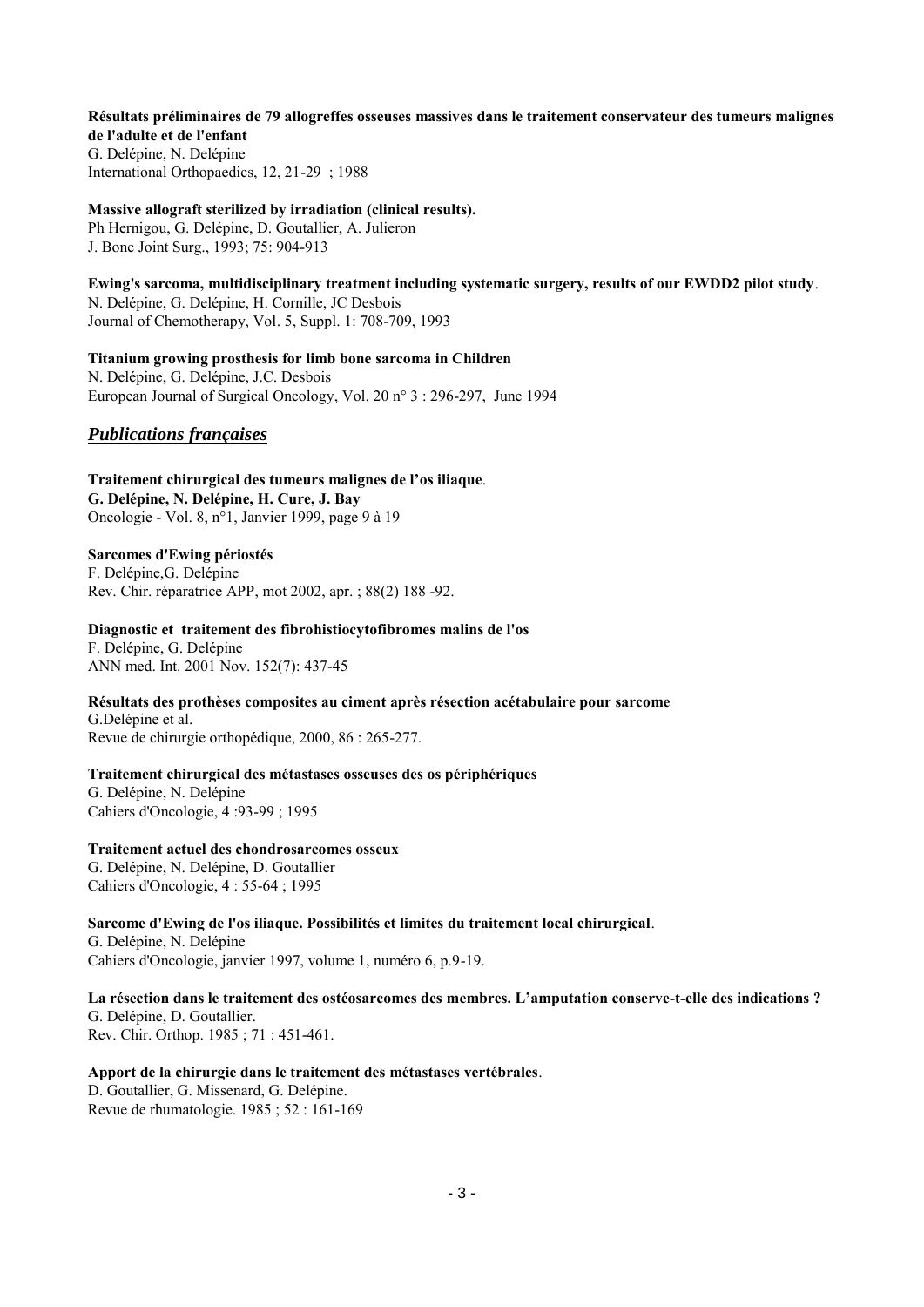### **PUBLICATIONS INTERNATIONALES**

### *Extraits (par ordre chronologique)*

### **Augmentation of feasibility and local control rates of conservative surgery in limb osteosarcomas by adjuvant limb** radiotherapy (52 patients) G. Delépine, N. Delépine, C. Jasmin Journal of Clinical Oncology, March 1986

#### **Limb salvage for high grade osteosarcoma consideration about margins**

G. Delépine, N. Delépine Bulletin of Istituti Ortopedici, Rizzoli, 1989

#### **Results of multidisciplinary limb salvage in 240 bone sarcomas**

G. Delépine, N. Delépine, J.C. Desbois Biomedicine and Pharmacotherapy, 44, 217-224; 1990

#### **Limb salvage for high grade osteosarcoma**.

.

Considerations about margins. G. Delépine, N. Delépine Chir. Organi Mov LXXV Suppl N°1-. Capelli Editore. Bologna 1990

#### **Risk of local recurrence after limb salvage in osteosarcoma**

G. Delépine, N. Delépine, JC Desbois, V. Subovici European Journal of Surgical Oncology - p. 10, Vol 18, Suppl 1, juin 1992

### **A monocentric therapy study. Approach to optimize the results of the treatment of osteogenic osteosarcoma by protocols based up on HD MTX, associated with systematic conservative surgery**

N. Delépine, G. Delépine, J.C. Desbois Cancer treatment and research, 39: 327-332, 1993

#### **Ewing's sarcoma, multidisciplinary treatment including systematic surgery, results of our EWDD2 pilot study**. N. Delépine, G. Delépine, H. Cornille, JC Desbois

Journal of Chemotherapy, Vol. 5, Supl. 1: 708-709, 1993

### **Interest of composite prosthesis in high grade sarcomas around knee**

G. Delépine, N. Delépine, JC Desbois, D. Goutallier Current trends, limb salvage, proceedings 7th International symposium: 325, 22-27, 1993,

#### **Margins and local recurrence for osteosarcoma**

G. Delépine, N. Delépine, JC Desbois Current trends, limb salvage, proceedings 7th International symposium: 483 ; august 22-27 1993.

### **Results of multidisciplinary limb salvage in 357 consecutive sarcomas**

G. Delépine, N. Delépine, JC Desbois, JL Misset Current trends, limb salvage, proceedings 7th International symposium: 484 ; august 22-27 1993.

### **Limb Salvage in fractured bone sarcoma**.

G. Delépine, N. Delépine, J.C. Desbois. European Journal of Cancer, volume 29A, Suppl. 6, n°1043, 1993

#### **Massive allograft sterilized by irradiation (clinical results).**

Ph. Hernigou, G. Delépine, D. Goutallier, A. Julieron J. Bone Joint Surg., 1993; 75: 904-913.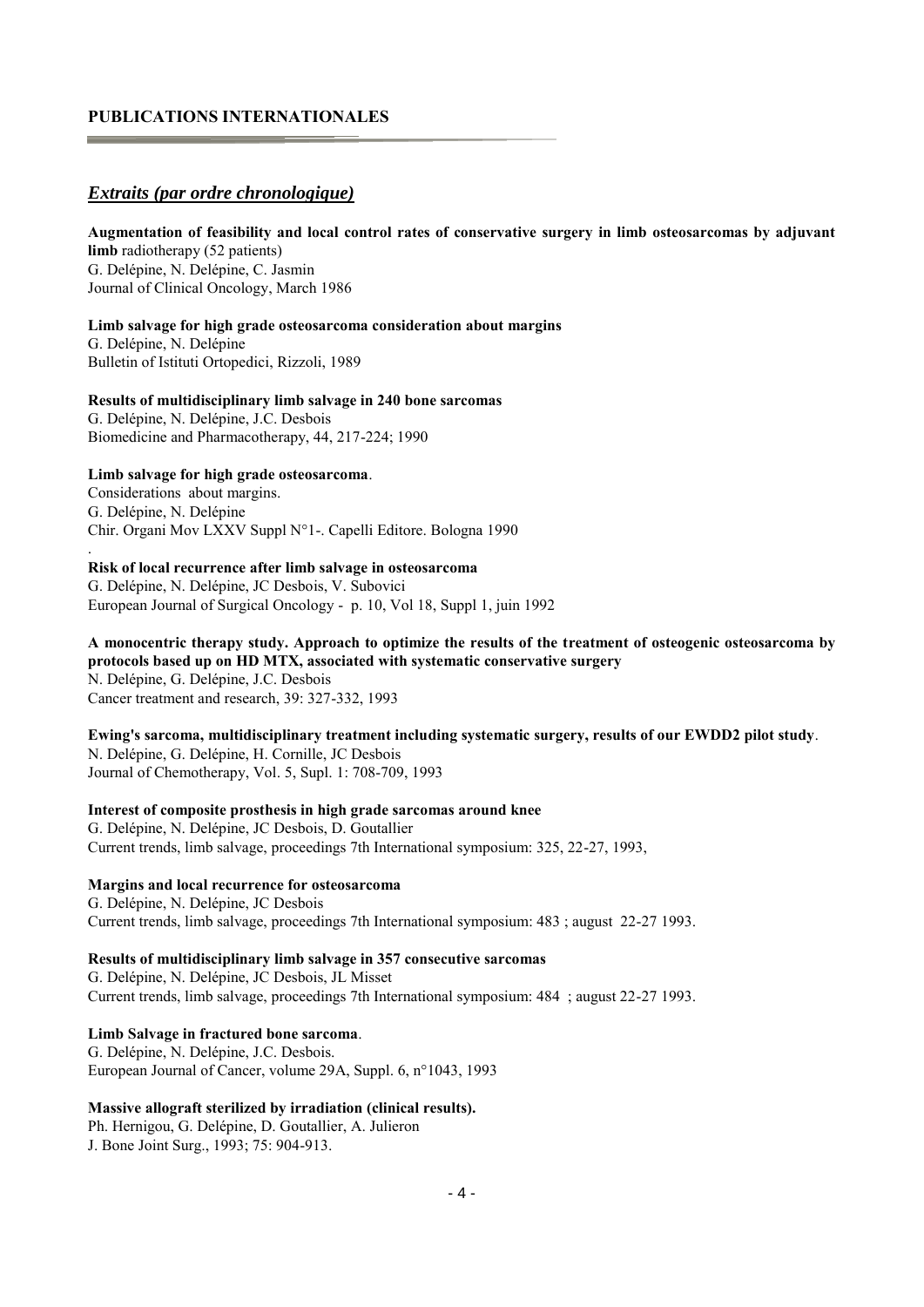#### **Titanium growing prosthesis for limb bone sarcoma in Children**

N. Delépine, G. Delépine, J.C. Desbois European Journal of Surgical Oncology, Vol. 20 n° 3 : 296-297, June 1994

#### **Result of a pilot study in Ewing's sarcoma in Children with surgical control of the primary**.

N. Delépine, G. Delépine, H. Cornille, S. Alkallaf, B. Markowska. European Journal of surgical Oncology, vol. 20 n°3, 389-390, 1994

### **Fractured osteosarcoma and Ewing's sarcoma. Is limb salvage feasible?**

N. Delépine, G. Delépine, J.C. Desbois. European Journal of surgical Oncology, vol. 20 n°3, 388, 19

### **Local relapses following limb sparing salvage surgery for osteosarcoma prognostic factors and influence of chemotherapy**

N. Delépine, G. Delépine, S. Alkallaf, M.C. Voisin, J.C. Desbois Journal of Clinical Oncology, March 1996, page 526, n°1700.

### **Influence of methotrexate dose intensity on outcome of patients with high grade osteogenic osteosarcoma. A literature analysis (about 1909 cases**).

N. Delépine, G. Delépine, G. Bacci, J.C. Desbois. Cancer – Nov 1996, vol. 78, n°10: 2127-2135.

### **Active tibial and femoral titanium growing prostheses in limb sparing salvage for children's bone sarcomas (about ten years experience**).

G. Delépine et al. Annals of oncology, volume 7, supplement 5: 117; 1996.

#### **The impact of local surgery on the outcome in Ewing's sarcoma. About Hundred cases - 1979-1993**. N. Delépine, G. Delépine, H. Cornille, S. Alkallaf, V. Subovici, J.C. Desbois. Annals of oncology, volume 7, supplement 5: 118; 1996.

#### **Treatment of infection with massive prostheses after limb salvage**. N. Delépine, G. Delépine, S. Ishak, L. Benkhadra, B., V. Subovici, D. Goutallier, J.C. Desbois. European journal of Surgical Oncology, 1996, Vol 22, N°4, August, p. 425

### **Importance of early extratumoral surgery on outcome of localised Ewing's sarcoma of pelvic bone**. N. Delépine, G. Delépine, H. Cornille, S. Alkallaf, B. Markowska, J.C. Desbois. European journal of Surgical Oncology, 1996, Vol. 22, N°4, August, p. 442

**Active tibial and femoral titanium growing prostheses in limb sparing salvage for children's bone sarcomas**. N. Delépine, G. Delépine, S. Alkallaf, L. Benkhadra, B. Markowska, V. Subovici, J.C. Desbois. European journal of Surgical Oncology, 1996, Vol. 22, N°4, August, p. 423

## **Update on use of expandable prostheses of limb salvage surgery for children's bone sarcomas of lower limb**. N. Delépine, G. Delépine, J.C. Desbois.

Radiology and Oncology. 1997; vol. 31 n°2: 142.

#### **Local recurrence after conservative surgery for osteosarcoma : risk factors**

Delépine, G.; Delépine, N.; Voisin, M. C.; Desbois, J. C.; Goutallier, D.. Journal of Bone & Joint Surgery - British Volume. 79-B Supplement I:61, March 1997.

### **Prognostic value of surgery timing in Ewing's sarcoma**

G. Delépine, N. Delépine Journal of Clinical Oncology, volume 17, p.541a n°2078 - 1998.

### **Expanding prostheses in conservative surgery for lower limb sarcoma**.

G. Delépine, N. Delépine, J.C. Desbois, D. Goutallier International Orthopaedics (SICOT), 1998; 22: 27 - 31.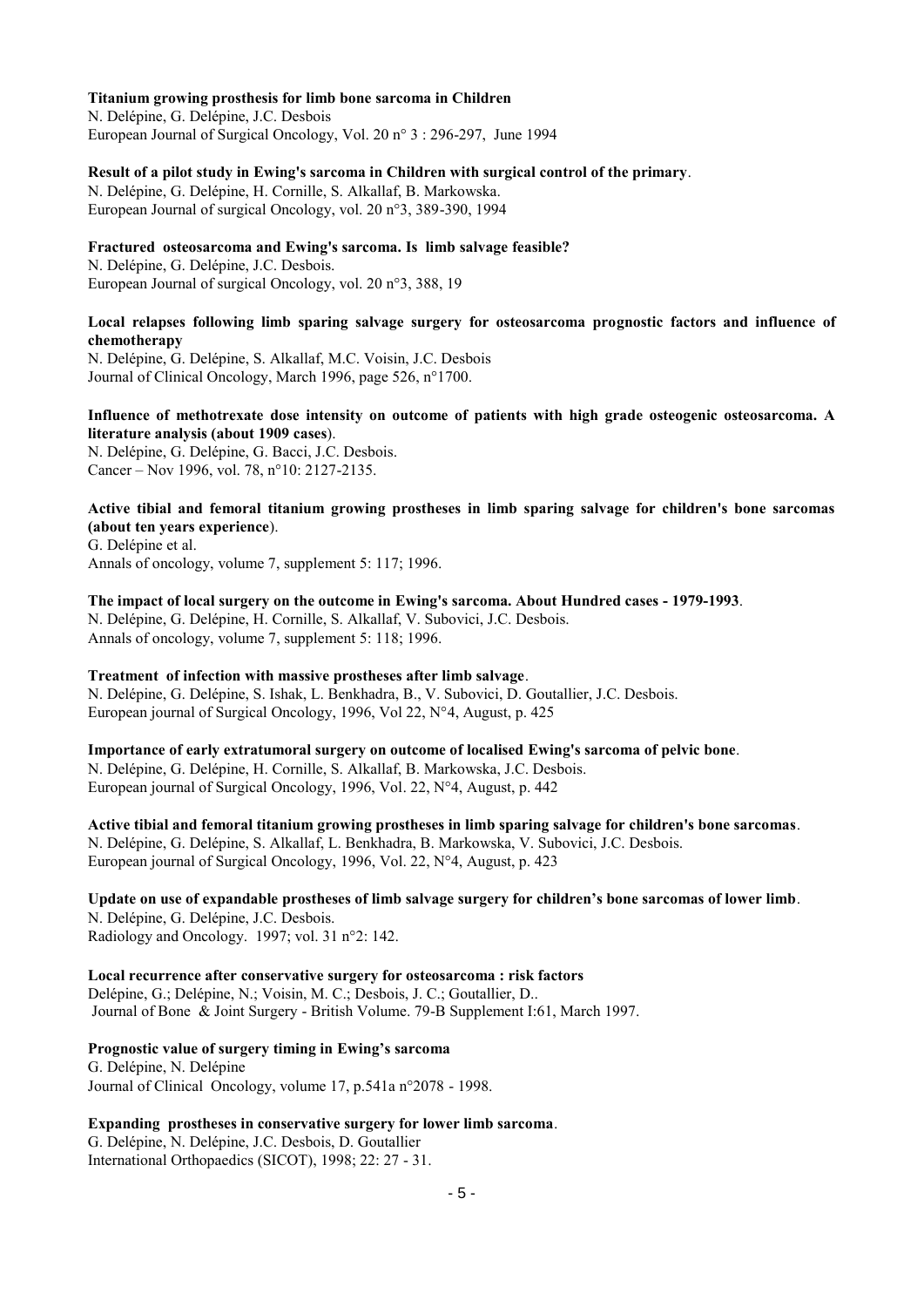### **Accuracy of image in video- guided surgery: progress in limb salvage for bone sarcoma**.

G. Delépine, N. Delépine European Journal of Surgical Oncology - Volume 24 - Number 3 - June 1998 - F125 p.223

**Hand on prosthesis reconstruction after wide peri-acetabular resection for bone sarcomas. 22cases**. G. Delépine, N. Delépine, J.C. Desbois, S. Alkallaf, B. Markowska European Journal of Surgical Oncology - Volume 24 - Number 3 - June 1998 - F127 p. 224

#### **The importance of systematic histological examination after loosening of an implant.**

J. Allain, S. Lemouet, MC Voisin, G. Delépine, D. Goutallier. J. Bone Joint Surg., 1998 (Br.), Vol. 80 p591-594.

#### **Pelvic Ewing sarcoma. 20 years experience**

G. Delépine, F. Delépine, T. Sokolov, S. Alkallaf, H. Cornille, N. Delépine Annals of Oncology – vol.11, 2000, suppl. 4, Page 130,  $n^{\circ}$  594 p

#### **Résultats des prothèses composites au ciment après résection acétabulaire pour sarcome**.

F. Delépine, G. Delépine, T. Sokolov, P. Hernigou, D. Goutallier. Revue de chirurgie orthopédique, 2000, 86 : 265-277.

#### **Strategy of treatment in Desmoïd tumors (agressive fibromatosis in children and adult to avoid absolutely radiotherapy**).

N. Delépine, S. Alkallaf, B. Markowska, H. Cornille, L. Belarbi, G. Delépine Sarcoma. Ed. Taylor et Francis -. Volume 5, n°1, March 2001. Page 74

### **Treatment of pelvic Ewing's sarcoma with multidisciplinary treatment**.

N. Delépine, G. Delépine, F. Delépine, S. Alkallaf, H. Cornille, T. Sokolov. Sarcoma. Ed. Taylor et Francis Volume 5, n°1, March 2001. - Page 74, CCOS abstracts.

### **Long term results of expanding prothesis for limb salvage surgery of children.**

G. Delépine, F. Delépine, S. Alkallaf, B. Markowska, N. Delépine European Journal of Cancer – volume 37 suppl. 6, october 2001 page 86.

### **Pronostic value of initial management in localised osteosarcoma. A monocentric retrospective analysis**

F. Delépine, G. Delépine, N. Delépine Journal of Bone & Joint Surgery - British Volume. 83-B Supplement II: 165, 2001.

#### **Treatment of giant cell tumors of distal radius**

Delépine, G.; Delépine, F.; Norotte .Journal of Bone & Joint Surgery - British Volume. 83-B Supplement II: 187, 2001.

#### **Cryosurgery in the treatment of low grade bone sarcoma: preliminary results of six cases**  Delépine, G.; Delépine, F Guikov, E., Delépine, N. Journal of Bone & Joint Surgery - British Volume. 83-B Supplement II:139, 2001.

**Non metastatic Ewing'sarcoma of the pelvis : 20 years experience**  Delépine, F.; Delépine, G.; Sokolov, T.; Cure, H.; Bay, O.; Guikov, E.; Delépine N. Journal of Bone & Joint Surgery – British Volume. 83-B Supplement I: 33, 2001.

## **Cryossurgery for malignant or aggressive bone tumors: six cases**  Delépine, G.; Delépine, F.; Guikov E

Journal of Bone & Joint Surgery - British Volume. 83-B Supplement I: 33, 2001.

### **Pronostic value of initial management in localised osteosarcoma. A monocentric retrospective analysis**.

G. Delépine, F. Delépine, S. Alkallaf, E. Guikov, N. Delépine European Journal of Cancer – volume 37 suppl. 6, October 2001, page 84.

**Treatment of pelvic Ewing's sarcoma with multidisciplinary treatment** N. Delépine, G. Delépine, F. Delépine, S. Alkallaf, H. Cornille, T. Sokolov.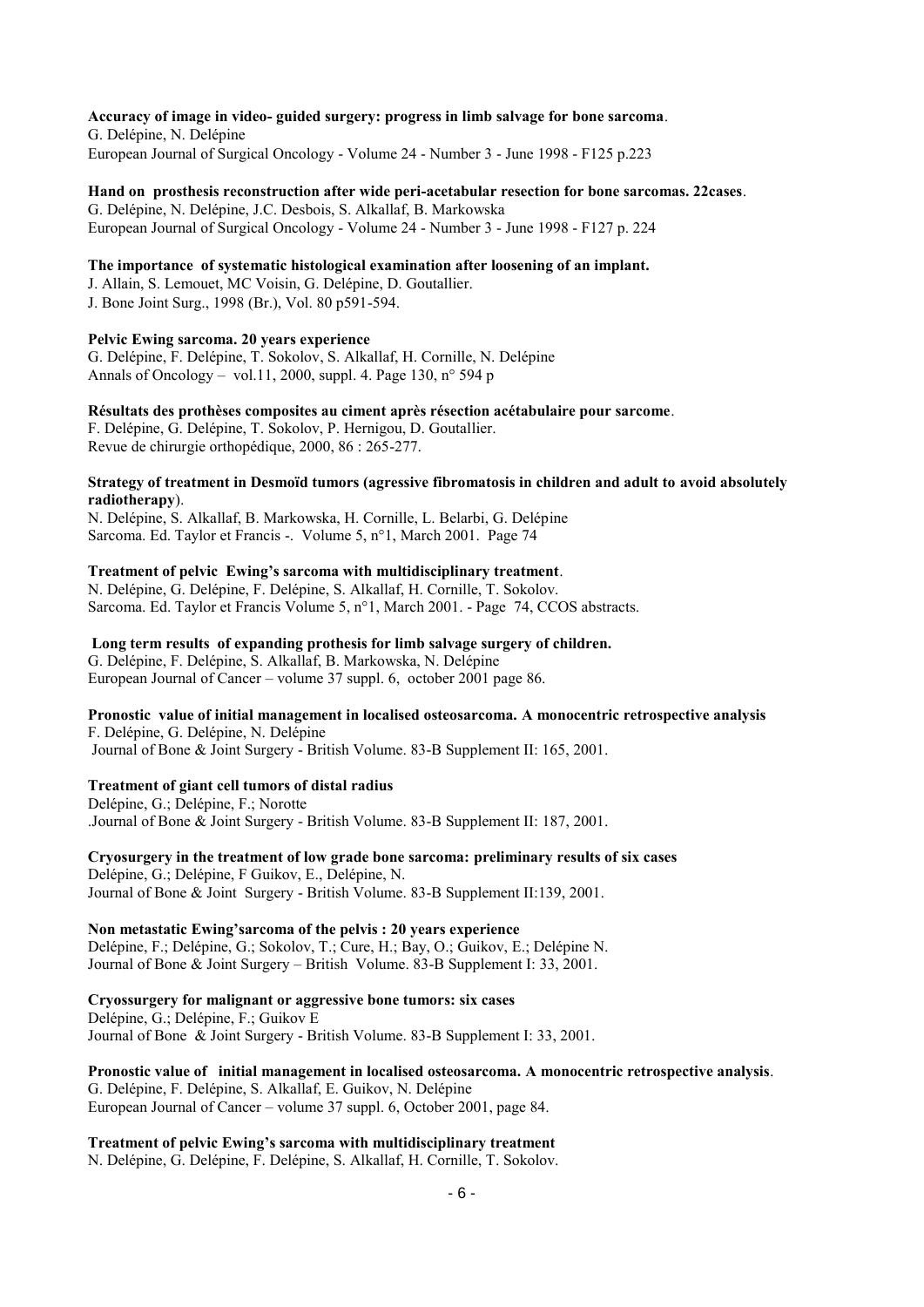CTOS abstracts Sarcoma. Ed. Taylor et Francis. Volume 5, n°1, March 2001. Page 74

**Conservative surgery for sarcoma of limb bones: an analysis of 498 cases**  Delépine, G Delépine, F Delépine, N. Journal of Bone & Joint Surgery - British Volume. 84-B Supplement I: 58, 2002.

**Treatment of benign giant cell tumors of the lower radius: long term outcome in eight cases**  Delépine, F.; Delépine, G. Journal of Bone & Joint Surgery - British Volume. 84-B Supplement I: 57, 2002.

## **Computed guidance of limb salvage for bone sarcoma**

Delépine, N. +; Delépine, G. \*; Delépine, F. ++; Guikov, E Journal of Bone & Joint Surgery - British Volume. 84-B, Supp. II: 119, 2002.

**Pronostic value of timing of surgery in localised Ewing'S Sarcoma of bone**  Delépine, G. Delépine, N. Delépine, F.;E Guikov,; Markowska, B. Alkallaf, S. Journal of Bone & Joint Surgery - British Volume. 84-B Sup II: 119, 2002.

**Hand on prostheses reconstruction after wide peri-acetabular resection forr bone malignancies**  Delépine, F. Delépine, G. Delépine, N. Guikov, E. Alkallaf, S. Markowska, B. Journal of Bone & Joint Surgery - British Volume. 84-B Sup II: 119, 2002.

**Pronostic value of management schemes for local psteosarcoma : retrospective anamysis in a single center**  Delépine, F.; Delépine, G.; Delépine, N. Journal of Bone & Joint Surgery - British Volume. 84-B Supplement I: 58, 2002.

**Hand modelled composite prostheses after resection of periacetabular bone malignancies**  G.Delépine, F. Delépine, T.Sokolov,, N. Delépine Sarcoma (2003) 7, 19-27

**Bayesian estimation of methotrexate pharmacokinetic parameters and area under the curve in children and young adults with localised osteosarcoma**. Clin Pharmacokinet. 2002;41(13):1095-104. [Rousseau A, Sabot C, Delépine N, Delépine G, Debord J, Lachâtre G, Marquet P.](http://www.ncbi.nlm.nih.gov/pubmed/12403645?ordinalpos=3&itool=EntrezSystem2.PEntrez.Pubmed.Pubmed_ResultsPanel.Pubmed_RVDocSum)

### **Metastasis and pulmonary psuedo tumors**

PJ G uillou,M Diebold, G Delépine, G Perceau Ann Path feb 24(1): 69-70, 2004

#### **Pseudo malignant villonodular synovitis : ten cases**

Delépine, F.; Delépine, G.; Dujardin, F.. Journal of Bone & Joint Surgery - British Volume. 86-B Supplement I: 52-53, 2004

**Long-term experience with primary non-Hodgkin's bone lymphoma**  G. Delépine, F. Delépine, H. Cornille, B. Markowska, N. Delépine Journal of Clinical Oncology, vol 23, suppl, may 2005

**Ewing's sarcoma (EW) : long term favourable outcome in children with combined modality therapy and conservative surgery** 

N. Delépine, F. Delépine, H. Cornille, S. Alkallaf, A. Tabbi, G. Delépine Journal of Clinical Oncology, vol 23, suppl. May 2005

**Degeneration of benign cartilage tumors diagnosis and prognosis**  Delépine, G . Delépine, F. Guikov, E.;Goutallier, D.

Journal of Bone & Joint Surgery British Volume. 87-B Supplement II: 105, 2005.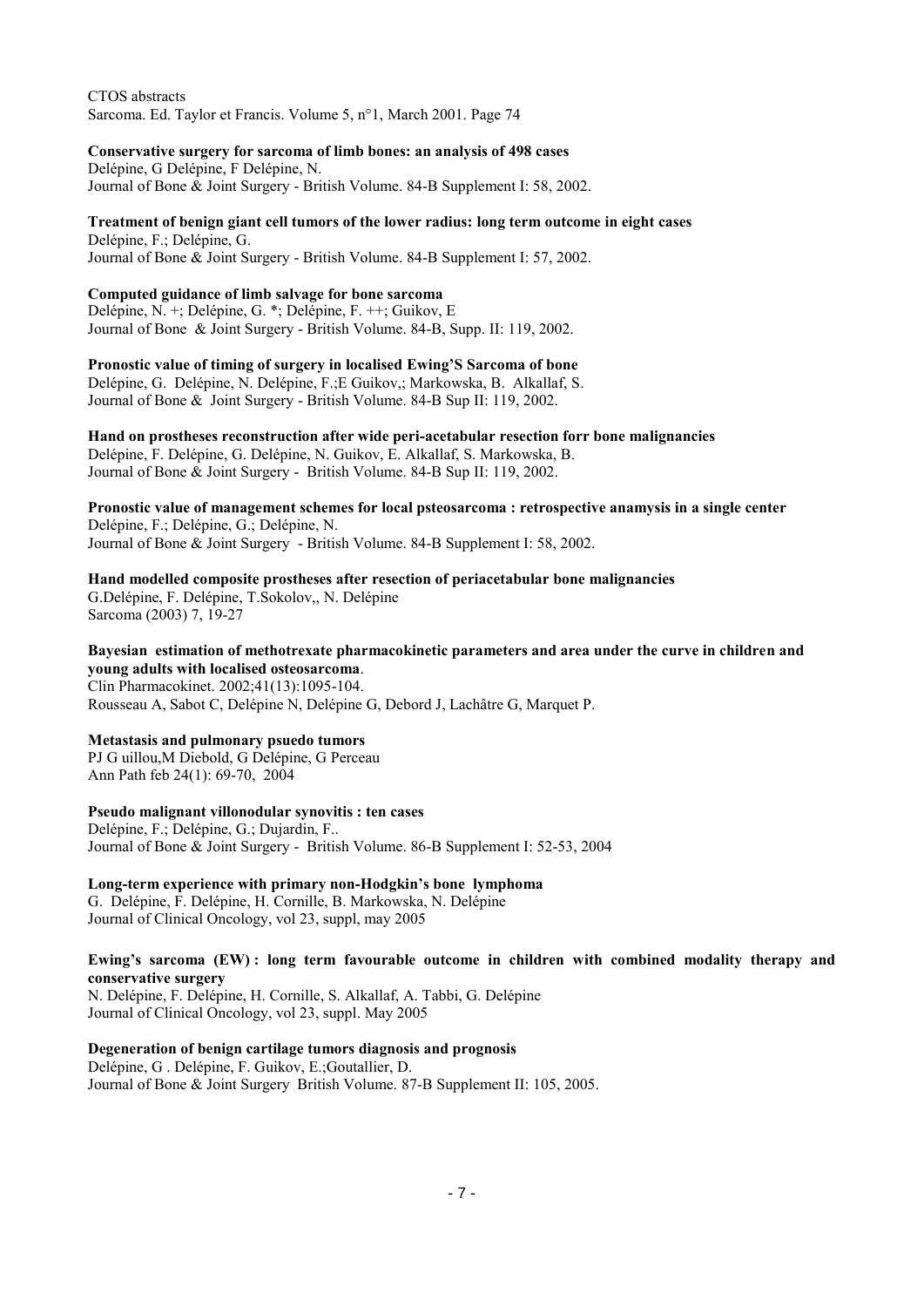### **PUBLICATIONS NATIONALES**

### *Extraits (par ordre chronologique)*

#### **L'articulation fémoro-patellaire dans le genu varum arthrosique**.

D. Goutallier, G. Delépine, J. Debeyre. Revue de Chirurgie Orthopédique, 1979 ; 65 : 25-31.

#### **Iliectomie totale avec conservation du membre inférieur**.

D. Goutallier, J. Debeyre, G. Delépine N. Presse Med (Paris) ; 8 : 1255-1257, 1979.

#### **Fractures métastatiques des membres. Traitement multidisciplinaire (152 cas**).

G. Delépine, JP Lebourgeois,, E. Calitchi, J.J. Mazeron, F. Feuilhade. Bull Cancer, 69, 420-425 ; 1982.

## **Tumeurs osseuses bénignes et malignes de l'os (numéro complet consacré aux tumeurs principales** )

G. Delépine et al Médecine infantile, 90, 7 - 122 ; 1983

#### **Ostéolyse révélatrice d'un lymphome développé sur un os pagétique.**

D. Molle, H. Bard, D. Kuntz, MC Voisin, JP Farcet, G. Delépine, A. Ryckeward Revue du rhumatisme, 1983 ; 50 (3) : 217-221.

#### **Comparaison dans les différentes méthodes d'imagerie médicale dans le bilan d'extension locale des sarcomes ostéogènes**

N. Delépine, G. Delépine, M. Laval-Jeantet, B. Roger, JM Buy, D. Vadrot, D. Lardé, Y. MathieuRevue du rhumatisme, 52, 463-471 ; 1985

#### **La résection dans le traitement des ostéosarcomes des membres. L'amputation conserve-t-elle des indications ?**  G. Delépine, D. Goutallier.

Rev. Chir. Orthop., 1985 ; 71 : 451-461.

#### **Apport de la chirurgie dans le traitement des métastases vertébrales**.

D. Goutallier, G. Missenard, G. Delépine. Revue de rhumatologie. 1985 ; 52 : 161-169.

#### **Exploration par IRM avec antenne de surface de tumeurs du genou**

B. Roger, M. Laval-Jeantet, N. Delépine, G. Delépine, F. Tobolski Rev. Chir. Orthop. Paris, 72, 253-258 ; 1986

### **Exploration des tumeurs des parties molles en IRM**

B. Roger, M. Laval-Jeantet, N. Delépine, G. Delépine, S. Herman, F. Tobolski, J. Radiol. 1986

#### **Sarcomes osseux des membres : l'amputation conserve-t-elle des indications en 1985 ?**

G. Delépine, N. Delépine Revue du rhumatisme, 53, 539-545 ; 1986

#### **Allogreffes massives cryoconservées et stérilisées par irradiation**.

Ph. Hernigou, G. Delépine, D. Goutallier. Revu. Chir. Orthop. Paris, 1986 ; 72 : 403-413

### **Apport de l'imagerie par résonance magnétique dans l'exploration des tumeurs osseuses malignes.**  M. Laval-Jeantet, B. Roger, G. Delépine, JN Buy. Rev. Chir. Orthop., 1987 ; 73 : 72-76.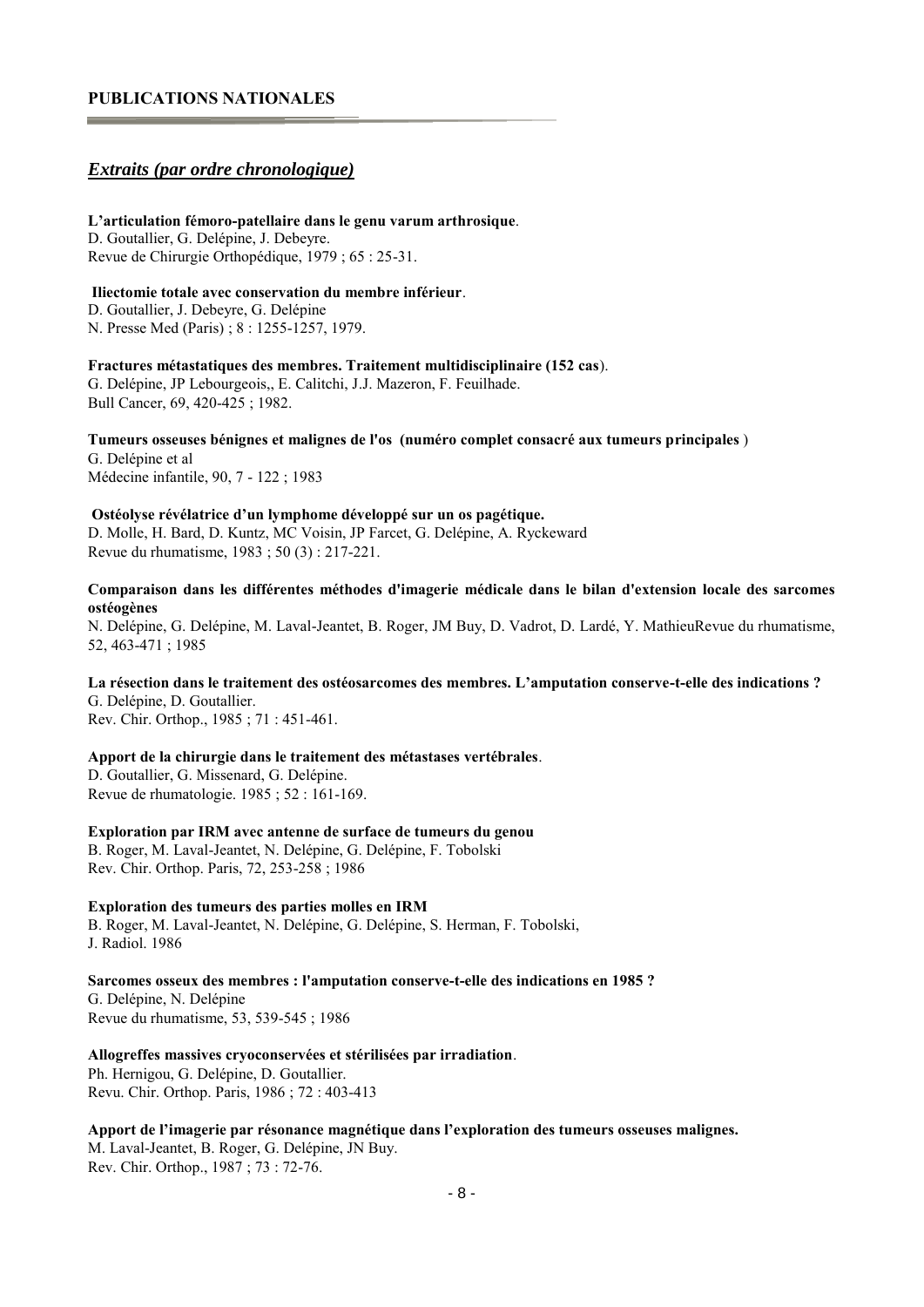Le **synovialosarcome** : une maladie curable en 1988. A propos de 19 cas. G. Delépine, N. Delépine, JC Desbois, H. Cornille, C. Jasmin, G. Mathé, Y. Otmezguine Bull. Cancer, Vol. 75, n° 7, p. 598.; 1988

**Sarcome d'Ewing : une maladie médicochirurgicale**.

N. Delépine, G. Delépine, JC Desbois, H. Cornille, C. Jasmin, G. Mathé Bull. Cancer, Vol 75, n° 7, p. 600-601 ; 1988

**Chirurgie conservatrice des sarcomes osseux des membres de l'enfant et de l'adolescent**.

G. Delépine, N. Delépine, JC Desbois, H. Cornille Médecine infantile, 553-663 ; 1989

**Traitement multidisciplinaire de l'ostéosarcome ostéogénique**.

N. Delépine, JC Desbois, G. Delépine Ann. Pediat. Paris, 30 n°9 639-641 ; 1989

**Résection osseuse majeure pour sarcome des parties molles des membres. A propos de 16 cas**. G. Delépine, N. Delépine, JC Desbois, H. Cornille, R.Mbog Bull. Cancer, Vol. 76, n° 5, p. 456 ; 1989

**Valeur pronostique de la prise en charge initiale dans les sarcomes osseux.**  G. Delépine, N. Delépine, JC Desbois, H. Cornille Bull. Cancer, Vol. 76, n° 5, p. 456-457 ; 1989

.**Reconstruction de l'appareil extenseur après résection de l'extrémité supérieure du tibia (18 cas**). G. Delépine, D. Goutallier. Rev. Chir. Orthop., 1989 ; suppl., 146-147.

**Prothèse du genou pour tumeurs**.

G. Delépine, N. Delépine, JM Lewertowski Revue du praticien, n° 16, 01/06/91

**Ablation totale du fémur pour sarcome osseux de l'enfant**. A propos de 6 cas. G. Delépine, N. Delépine, JC Desbois Bulletin du Cancer , Vol 78, 1991

**Intérêt de la résection chirurgicale dans le traitement des sarcomes d'Ewing de l'os iliaque**. G. Delépine, N. Delépine, D. Goutallier, JC Desbois Bulletin du Cancer , Vol 78, 1991

**Infection après allogreffes osseuses massives dans la chirurgie des tumeurs osseuses des membres**. Ph Hernigou, G. Delépine, D. Goutallier. Rev. Chir. Orthop. 1991 ; 77 : 6-13.

**Traitement local du sarcome d'Ewing**  G. Delépine, N. Delépine, JC Desbois Bull. Cancer , Vol 79, n° 6, p. 607-608, 1992

**Intérêt d'une prothèse interne de croissance active dans la chirurgie conservatrice des sarcomes osseux du membre inférieur chez l'enfant.**  G. Delépine, N. Delépine, JC Desbois Bull. du Cancer, Vol 80, n°6 : 510-511, 1993

**Chondrosarcome mésenchymateux de l'enfant et de l'adulte à propos de 8 cas**. N. Delépine, G. Delépine, JF Gimonet, MC Voisin, JC Desbois Bull. du Cancer, Vol 80, n° 6 : 508, 1993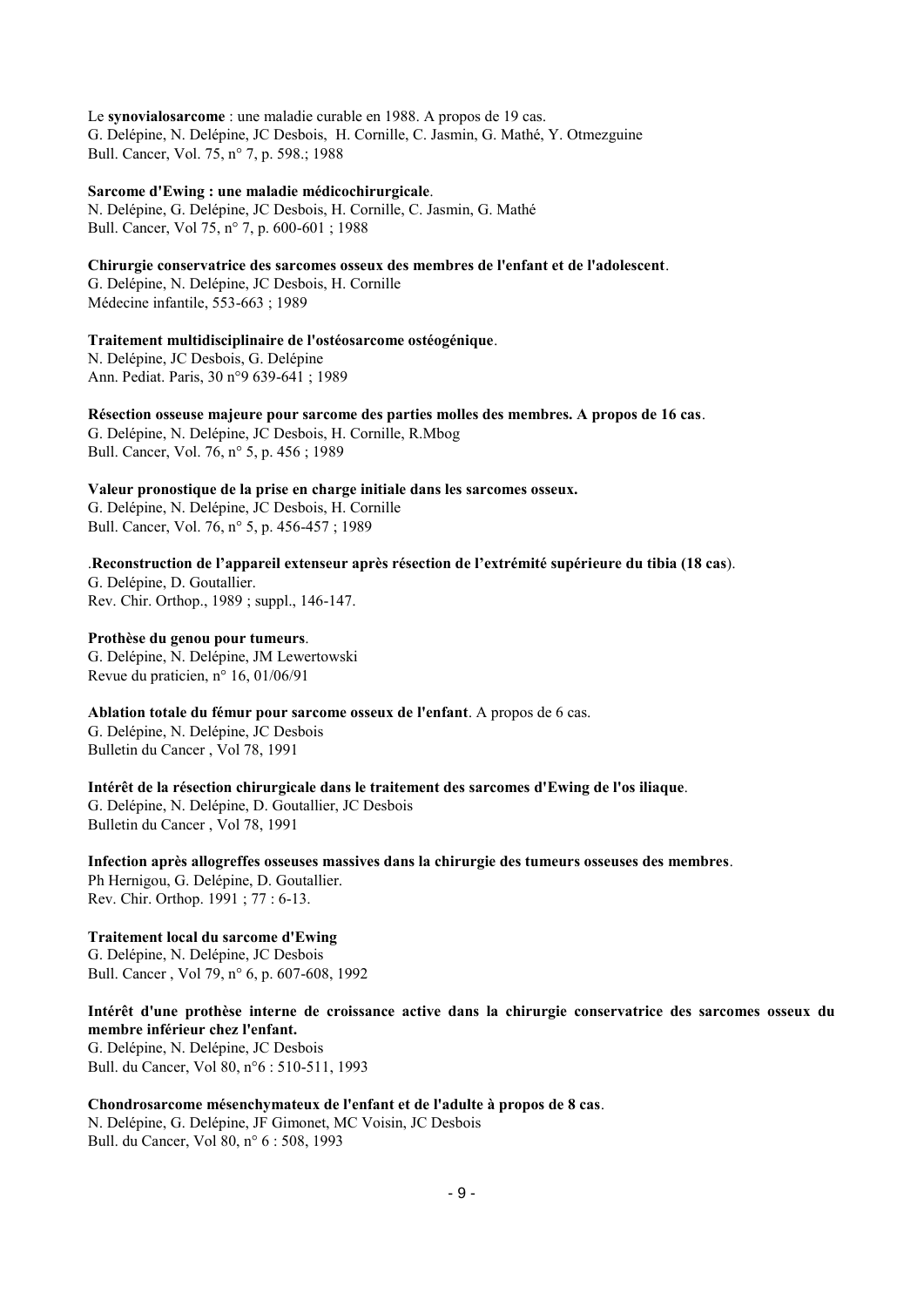#### **Prothèse de croissance active dans la chirurgie conservatrice des sarcomes osseux du fémur inférieur de l'enfant jeune**

G. Delépine, N. Delépine, J.C. Desbois Sciences (Publication de l'Association Française pour l'avancement des sciences). n°93 -6 pages 4 octobre 1993.

### **Traitement chirurgical du sarcome d'Ewing à propos de 75 cas.**

G. Delépine, N. Delépine, J.C Desbois, MC Voisin, D. Goutallier Revue de chirurgie orthopédique et réparatrice de l'appareil moteur. Vol. 79 ; 1993, numéro spécial p. 32.

#### **Reconstruction tibiale supérieure après exérèse monobloc pour sarcome osseux**.

G. Delépine, D. Goutallier, JM Lewertosky, MC Voisin. Revue de chirurgie orthopédique – 93 ; 79 : 246.

#### **Intérêt du traitement local chirurgical du sarcome d'Ewing**.

G. Delépine, N. Delépine, JC Desbois, D. Goutallier Revue de chirurgie orthopédique – 1993 ; 79 : 244.

### **Traitement chirurgical conservateur des sarcomes osseux fracturés. A propos de 17 cas.**

G. Delépine, N. Delépine, D. Goutallier. Revue de chirurgie orthopédique – 1993 ; 79 :24-37

#### **Analyse rétrospective de 357 résections conservatrices pour sarcomes osseux des membres**.

G. Delépine, N. Delépine, J.C. Desbois, D. Goutallier Revue de chirurgie orthopédique, 1994 ; 80 : 763.

#### **Prothèse de croissance pour sarcome osseux du fémur inférieur**.

G. Delépine, N. Delépine, J.C. Desbois, Revue de chirurgie orthopédique, 1994 ; 80 : 762

#### **Chondrosarcome mésenchymateux de l'enfant et de l'adulte. A propos de 8 cas.**

G. Delépine, FJ Gimonet, MC Voisin. Revue de chirurgie orthopédique – 1994 ; 80 :759.

### **Influence de la technique de reconstruction sur le résultat fonctionnel après résection humérale supérieure pour sarcome.**

G. Delépine, D. Goutallier, P. Hernigou. Revue de chirurgie orthopédique. 1994 ; 80 : 751-759.

#### **Valeur fondamentale de la qualité de la biopsie dans le pronostic des tumeurs malignes de l'os.**

G. Delépine, D. Goutallier, N. Delépine, J.C. Desbois. Bulletin du cancer,vol n°81, 6, 530-531 ; 1994

#### **La fibromatose aggressive chez l'enfant. A propos de notre experience personnelle**.

N. Delépine, G. Delépine, H. Cornille, J.C. Desbois. Entretiens de Bichat. Volume thérapeutique. 115-119, 1994

#### **Notre expérience des tumeurs à cellules géantes bénignes du rachis**. G. Delépine, D. Goutallier Revue de chirurgie orthopédique. 1995 ; 81 : 558

**Traitement chirurgical des métastases osseuses des os périphériques**  G. Delépine, N. Delépine Cahiers d'Oncologie, 4 :93-99 ; 1995

### **Traitement actuel des chondrosarcomes osseux**

G. Delépine, N. Delépine, D. Goutallier Cahiers d'Oncologie, 4 : 55-64 ; 1995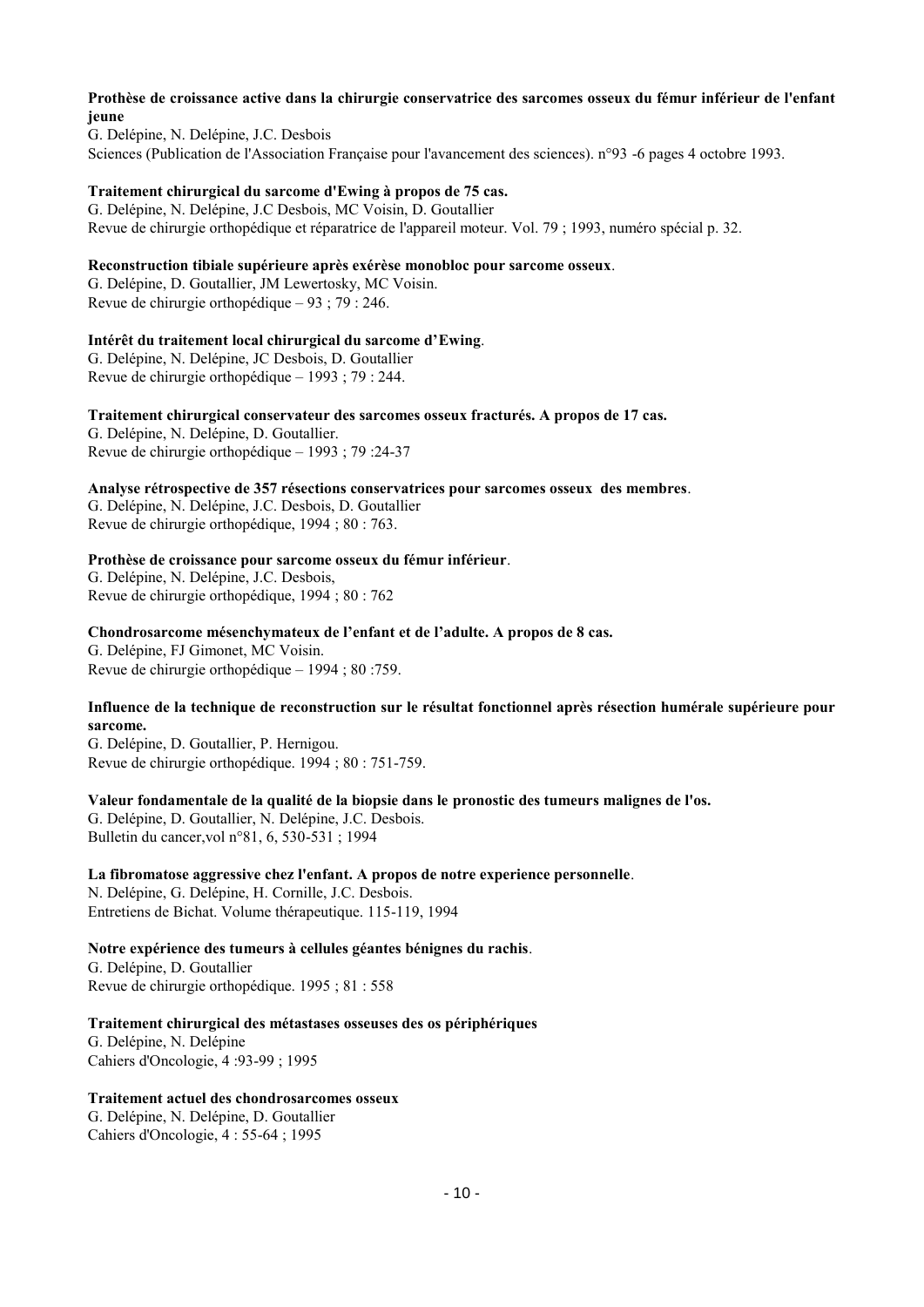#### **Reconstruction de l'appareil extenseur après résection tibiale supérieure.**

G. Delépine Table Ronde du groupe PETAL au Congrès GETO 1994 – Revue de Chirurgie Orthopédique – 1995 ; 81 : 564-565.

#### **Impact du type de chirurgie comparé à la radiothérapie sur l'évolution du sarcome d'Ewing. A propos de 100 observations consécutives. 1979- 1993**.

N. Delépine, G. Delépine, S. Ishak, H. Cornille, B. Markowska, S. Alkallaf, V. Subovici, J.C. Desbois. Bulletin du Cancer, Vol 83, n°6, 466 - 467, 1996

#### **Récidive locale après chirurgie conservatrice pour ostéosarcome**.

N. Delépine, G. Delépine, S. Alkallaf, M.C. Voisin V. Subovici, J.C. Desbois. Bulletin du Cancer, Vol 83, n°6, 466 - 467, 1996

### **Notre expérience des prothèses de croissance active du fémur et du tibia chez l'enfant depuis 1984. A propos de 25 patients**.

G. Delépine, N. Delépine, J.C. Desbois. Bulletin du Cancer, Vol 83, n°6, 466 - 467, 1996

### **Intérêt de prothèses de croissance dans la chirurgie conservatrice des sarcomes Osseux de l'enfant. Etat actuel de la question**.

G. Delépine, N. Delépine, J.C. Desbois. Cahiers d'Oncologie, 5, p. 164 - 170. 1996.

#### **Sarcome d'Ewing de l'os iliaque. Possibilités et limites du traitement local chirurgical**.

G. Delépine, N. Delépine Cahiers d'Oncologie, janvier 1997, volume 1, numéro 6, p.9-19.

### **Traitement du kyste anévrismal.**

N. Delépine, G. Delépine, D. Goutallier Revue de chirurgie orthopédique et réparatrice de l'appareil moteur. Vol 83 : p 179, 1997

#### **Infection après chirurgie conservatrice prothétique pour tumeurs osseuses malignes.**

G. Delépine, N. Delépine, P. Lafaurie, S. Alkallaf, S. Ishak, B. Markowska, J.C. Desbois, D. Goutallier. Cahiers d'oncologie - 1998.

**La chirurgie du sarcome d'Ewing doit être carcinologique et précoce**. (Série de 67 patients de 1977 à 1986). N. Delépine, G. Delépine, B. Markowska, H. Cornille, S. Alkallaf, J.C. Desbois. Bulletin du Cancer - vol. 85, n°5, mai 1998

#### **Sarcome ténosynovial du pied.**

N. Delépine, G. Delépine, D. Hauteville, H. Levernieux, B. Markowska, S. Alkallaf. Bulletin du Cancer - vol. 85, n°5, mai 1998

#### **Complications orthopédiques de la radiothérapie**

G. Delépine, N. Delépine, E. Guikov, B. Markowska, S. Alkallaf, S. Ishak Cahiers d'Oncologie - n°4 vol. 7 p. 145-151 – 1998

#### **Traitement chirurgical des tumeurs malignes de l'os iliaque**.

G. Delépine, N. Delépine, H. Cure, J. Bay Oncologie - Vol. 8, n°1, Janvier 1999, page 9 à 17.

### **Notre expérience des sarcomes osseux radio-induits à propos de 8 cas**.

F. Delépine, E. Guikov, G. Delépine, S. Alkallaf, N. Delépine Bulletin du Cancer – 2000 ; 87(5) : 423-8.

#### **Résultat des traitements du sarcome d'Ewing du bassin de 53 malades.**  F. Delépine, G. Delépine, T. Sokolov, H. Cure, O. Bay, E. Guikov, N. Delépine

Bulletin du Cancer – 2000 ; 87(5) : 423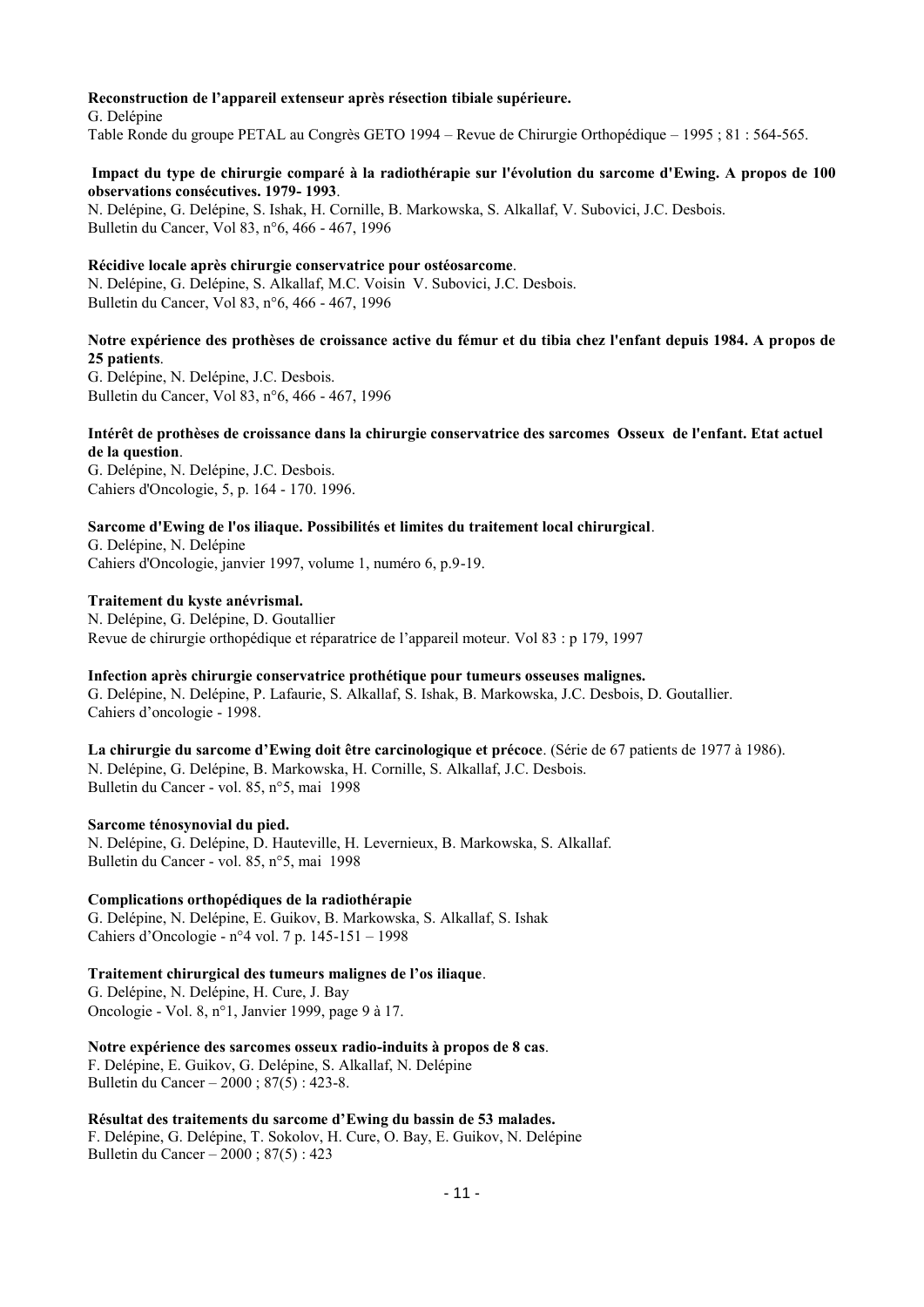#### **Intérêt du scanner préopératoire des liposarcomes.**

F. Delépine, G. Delépine, E. Guikov, N. Delépine Bulletin du Cancer – 2000 ; 87(5) : 423-8.

**Valeur pronostique de la biopsie dans les ostéosarcomes localisés : étude monocentrique rétrospective sur 15 ans.**  Delépine F., Delépine G, Guikov E. Bulletin du Cancer 2001 – 88(5) p. 502

#### **Cryochirurgie dans le traitement des sarcomes osseux de bas degré de malignité.**

F. Delépine, Guikov E., Delépine G. Bulletin du Cancer 2001 – 88(5) p. 503

**Conduite à tenir devant une tumeur des parties molles bénigne ou maligne (enfants- adultes)**  G. Delépine, F. Delépine, B. Markowska, N. Delépine Entretiens de Bichat – septembre 2001 page 42 à 45. Vol. Médecine.

### **Résultats à long terme des prothèses de croissance dans la chirurgie du sarcome d'Ewing**

F.Delépine ,G.Delépine, N.Delépine Revue de chirurgie orthopédique et réparatrice de l'appareil locomoteur. Octobre 2001 Volume 87 supplément au numéro 6- page 157.

#### **Diagnosis and treatment of malignant bone fibrohistiocytoma**

[Delépine F., Delépine G., Belarbi L, Markowska B, Alkallaf S., Cornille H., Delépine N.](http://www.ncbi.nlm.nih.gov/pubmed/11965084?ordinalpos=5&itool=EntrezSystem2.PEntrez.Pubmed.Pubmed_ResultsPanel.Pubmed_RVDocSum) Ann Med Interne (Paris). 2001 Nov.; 152(7): 437-45.

#### **Valeur pronostique de la prise en charge dans les ostéosarcomes localisés. Etude mono-centrique rétrospective**  F. Delépine, Delépine G., Delépine N.

Revue de chirurgie orthopédique et réparatrice de l'appareil locomoteur. Octobre 2001 Volume 87 supplément au numéro 6- page 2S99.

#### **Chirurgie conservatrice pour sarcome osseux des membres. Analyse de 498 cas.**

G. Delépine, F.Delépine ,N. Delépine

Revue de chirurgie orthopédique et réparatrice de l'appareil loco-moteur. Octobre 2001 Volume 87 supplément au numéro 6- page 2S99

#### **Traitement des tumeurs à cellules géantes bénignes de l'extrémité inférieure du radius**. A propos de 8 cas à long recul.

F. Delépine, G. Delépine

Revue de chirurgie orthopédique et réparatrice de l'appareil loco-moteur. Octobre 2001 Volume 87 supplément au numéro 6- page 2S97.

#### **Sarcome d'Ewing périosté. A propos de 4 cas**.

F. Delépine, G.Delépine, C. Cohen, N. Delépine Revue de Chirurgie orthopédique. Paris.) 2002,88,188-192.

#### **Résorption à long terme (de plus de 10 ans) des allogreffes massives manchonnant des prothèses**

P. Hernigou, G. Delépine

Revue de chirurgie orthopédique et réparatrice de l'appareil locomoteur. Octobre 2002 Volume 88 supplément au numéro 6- page 2S86.

#### **Allogreffes massives explantées: confrontation anatomopathologique et clinique**

P. Hernigou , G. Delépine, M.C. Voisin

Revue de chirurgie orthopédique et réparatrice de l'appareil locomoteur. Octobre 2002 Volume 88 supplément au numéro 6- page 2S168.

#### **Synovite pseudo nodulaire pseudo maligne .A propos de 1O observations**

F.Delépine,G.Delépine,F.H.Dujardin .

Revue de chirurgie orthopédique et réparatrice de l'appareil locomoteur. Octobre 2002 Volume 88 supplément au numéro 6- page 2S98

#### **Intérêt d'une prothèse rotatoire de genou pour la reconstruction après exérèse tumorale. Résultats préliminaires.**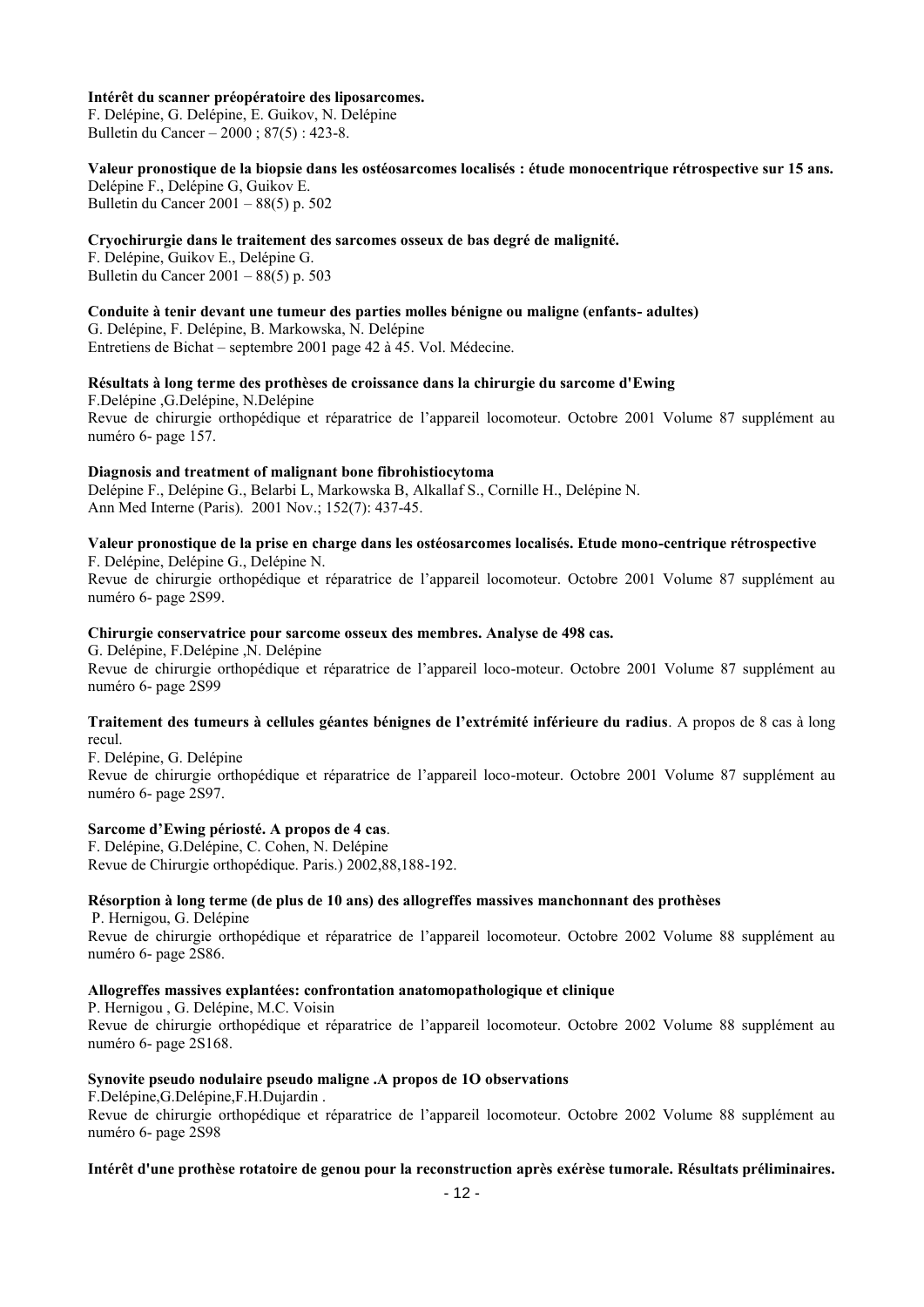F. Delépine, G. Delépine,E. Guikov , N. Delépine

Revue de chirurgie orthopédique et réparatrice de l'appareil locomoteur. Octobre 2002 Volume 88 supplément au numéro 6- page 2S159.

**Progress and stagnation in chemotherapy protocols for primary osteosarcoma** 

[Delépine N., Alkallaf S., Cornille H., Markowska B., Delépine G.](http://www.ncbi.nlm.nih.gov/pubmed/12746655?ordinalpos=2&itool=EntrezSystem2.PEntrez.Pubmed.Pubmed_ResultsPanel.Pubmed_RVDocSum) Ann Med Interne (Paris). 2003 Feb;154 (1):12-24. Review. French.

#### **Sarcome d'Ewing métastatique osseux : rémission complète prolongée par résection de tous les foyers connus : à propos de 3 cas.**

H. Cornille, B. Markowska, A. Tabbi, S. Alkallaf, G. Delépine, N. Delépine Bulletin du cancer, juin 2005

## **Hémangioendothéliome épithélioïde multifocal du membre inférieur. Tumeur maligne ou dysplasie ?**

F. Delépine, B. Tavernier, G. Delépine Revue de chirurgie orthopédique, suppl. au n°6, 2005, 91

**Ostéosarcome du bassin « dépassé ». Acharnement ou abandon thérapeutique.** 

G. Delépine, H. Cornille, B. Markowska, E. Guikov, N. Delépine Revue de chirurgie orthopédique, suppl n°6, 2005, 91

#### **Sarcome d'Ewing métastatique d'emblée osseux : rémission complète prolongée par résection de tous les foyers connus : à propos de 3 cas.**

H. Cornille, B. Markowska, A. Tabbi, S. Alkallaf, G. Delépine, N. Delépine Revue de chirurgie orthopédique, suppl. n°6, 2005, 91

**Valeur pronostique du traitement local du sarcome d'Ewing de l'os iliaque T. Sokolov, F. Delépine, E. Guikov, G. Delépine Revue de chirurgie orthopédique, suppl. n°6, 2005, 91** 

**Infection de prothèses massives utilisées en cancérologie osseuse**  F. Delépine, G. Delépine Revue de chirurgie orthopédique, suppl. n°6, 2005, 91, p 15

**Chemodectome malin du glomus carotidien, efficacité à long terme de l'interféron alpha.** 

A. Tabbi, H. Cornille, B. Markowska, H. Tabbi, S. Alkalaf, N. Delépine, hôpital universitaire Avicenne Annales d'Endocrinologie, Vol 66, N °5, Oct. 2005

#### **Métastases exceptionnelles thyroïdiennes et surrénaliennes précoces d'un ostéosarcome de haut grade de malignité.**

A. Tabbi, H. Tabbi, S. Alkalaf, H. Cornille, G. Delépine, N. Delépine, hôpital universitaire Avicenne Annales d'Endocrinologie, Vol 66, N °5, Oct. 2005

### **COMMUNICATIONS INTERNATIONALES**

### *Extraits (par ordre chronologique)*

**Augmentation of feasibility and local control rates of conservative surgery in limb osteosarcomas by adjuvant, limb radiotherapy (52 patients)**  G. Delépine, N. Delépine, C. Jasmin Asco annual meeting May 4-6, 1986, Los Angeles, California

#### **Bone union of allograft and chemotherapy considerations about 55 consecutives cases**.

N. Delépine, G. Delépine, B. Hernigou, M. Hassan, JC Desbois Symposium on bone transplantation - Berne - Suisse - May 14-16 1987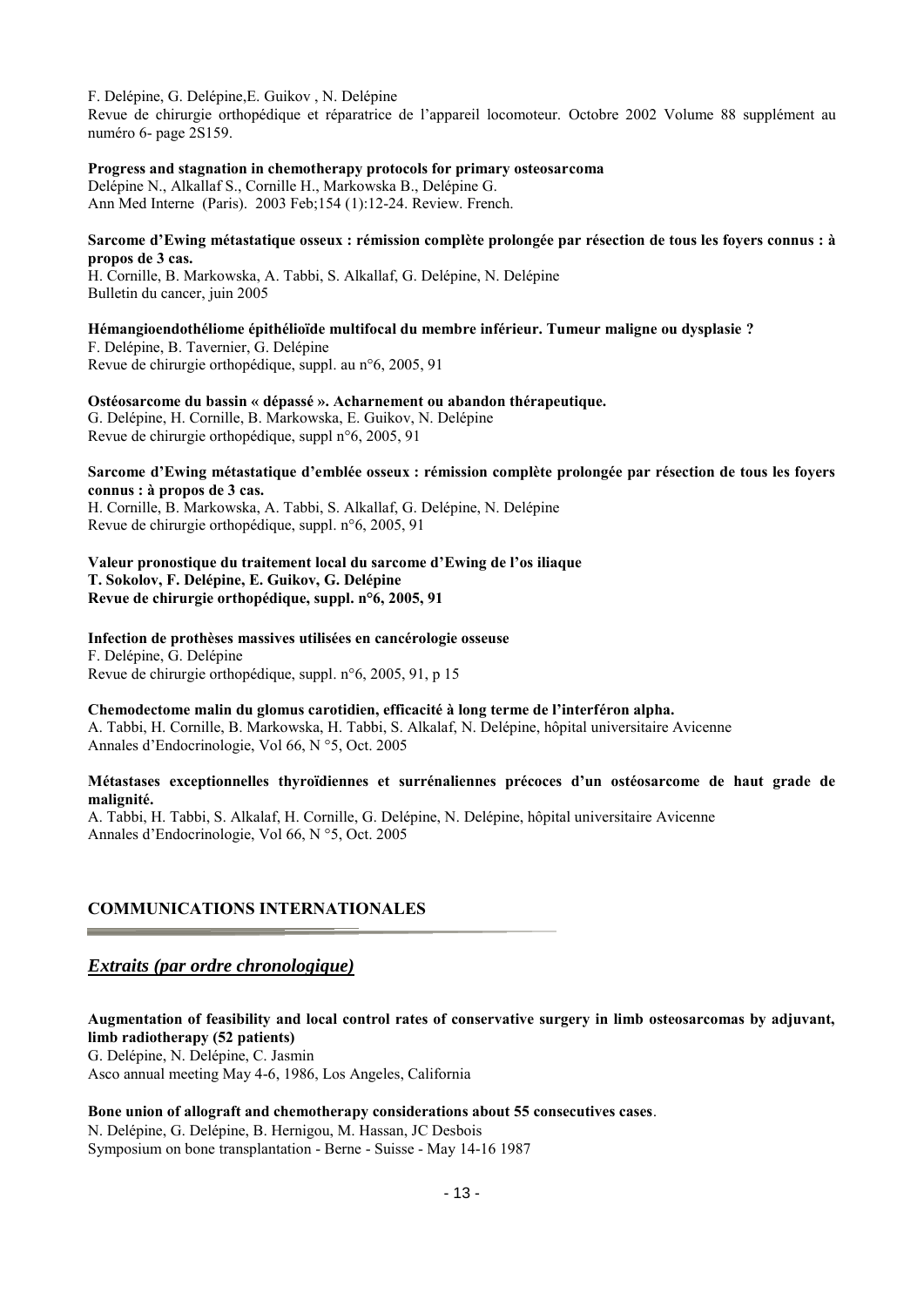#### **Results of multidisciplinary limb salvage in 272 consercutive sarcomas**

G. Delépine, N. Delépine, C. Jasmin, L. Schwarzenberg, G. Mathé International symposium on limb salvage in musculo-skeletal oncology 1987, Kyoto , Japan 27 au 30 octobre 87.

### **Titanium massive prosthesis combined with bone allografts in reconstructive surgery on bone sarcoma**

G. Delépine, N. Delépine International symposium on limb salvage in musculo-skeletal oncology 1987, Kyoto, Japan 27 au 30 octobre 1987

#### **Prothèse de croissance dans la chirurgie conservatrice de l'ostéosarcome osseux dans l'enfant jeune à propos de 6 cas.**

G. Delépine, N. Delépine Journées de printemps de la SOFCOT, franco-espagnole, Montpellier, 11 au 14/05/88

#### **Ewing's sarcomas: a case for extra-tumoral surgery**

N. Delépine, JC Desbois, G. Delépine, P. Touzet, R. Favre, M. Tubiana-Hulin, H. Cornille, C. Jasmin SIOP XX Trondheim 88, 26/8/88

#### **Preliminary result of 100 allografts in reconstructive surgery of bone cancer**.

G. Delépine, N. Delépine East and West combined orthopaedic meeting, Belgrade, 11-16 September 88, Yugoslavia.

### **Preliminary results of 110 allografts in reconstructive surgery of bone cancer**.

G. Delépine, N. Delépine World loco-motor tissue bank symposium, Bangkok, Thailand, 26 - 28/10/88

#### **Interest of bank-allograft with patellar in reconstructive procedure after upper tibia resection**

G. Delépine, N. Delépine World loco-motor tissue bank symposium, Bangkok, Thailand 26 - 28 October 1988

#### **Traitement des sarcomes osseux du Paget**

G. Delépine, N. Delépine 15ème colloque international de Pathologie locomotrice et 17ème entretien de rééducation et de réadaptation fonctionnelle Les journées de Montpellier 1989 (du 1 au 4/3/89)

#### **Treatment of limb synovialosarcomas**

V. Subovici, N. Delépine, JC Desbois, H. Cornille, G. Delépine, S. Alkallaf. Congress oncology, EORTC foundation, International Symposium. Prospect on oncological clinical research 1989, 13- 14/11/89 Paris

#### **Sarcomes osseux fracturés à propos de 10 cas traités par résection monobloc**.

Pathological fractures with bone sarcomas 10 cases treated by monobloc resection G. Delépine, N. Delépine 64th annual meeting, SOFCOT, 10-13 July 1989

#### **Ostéosarcomes des membres en 1990 : une maladie curable**

N. Delépine, G. Delépine, D. Goutallier SICOT, 8 - 15 septembre 1990 Québec - Canada

### **Consolidation des allogreffes osseuses et chimiothérapie**

N. Delépine, G. Delépine, D. Goutallier SIROT Société Internationale de recherche en orthopédie et traumatologie, 5th General meeting, 7-10 septembre 1990, Montréal, Canada

### **Intérêt d'un système modulaire de prothèse d'épaule à propos de 42 cas**

G. Delépine, D. Goutallier, N. Delépine 4ème congrès de la société européenne pour la chirurgie de l'épaule et du coude, Milano, Italie, Octobre 4-6/90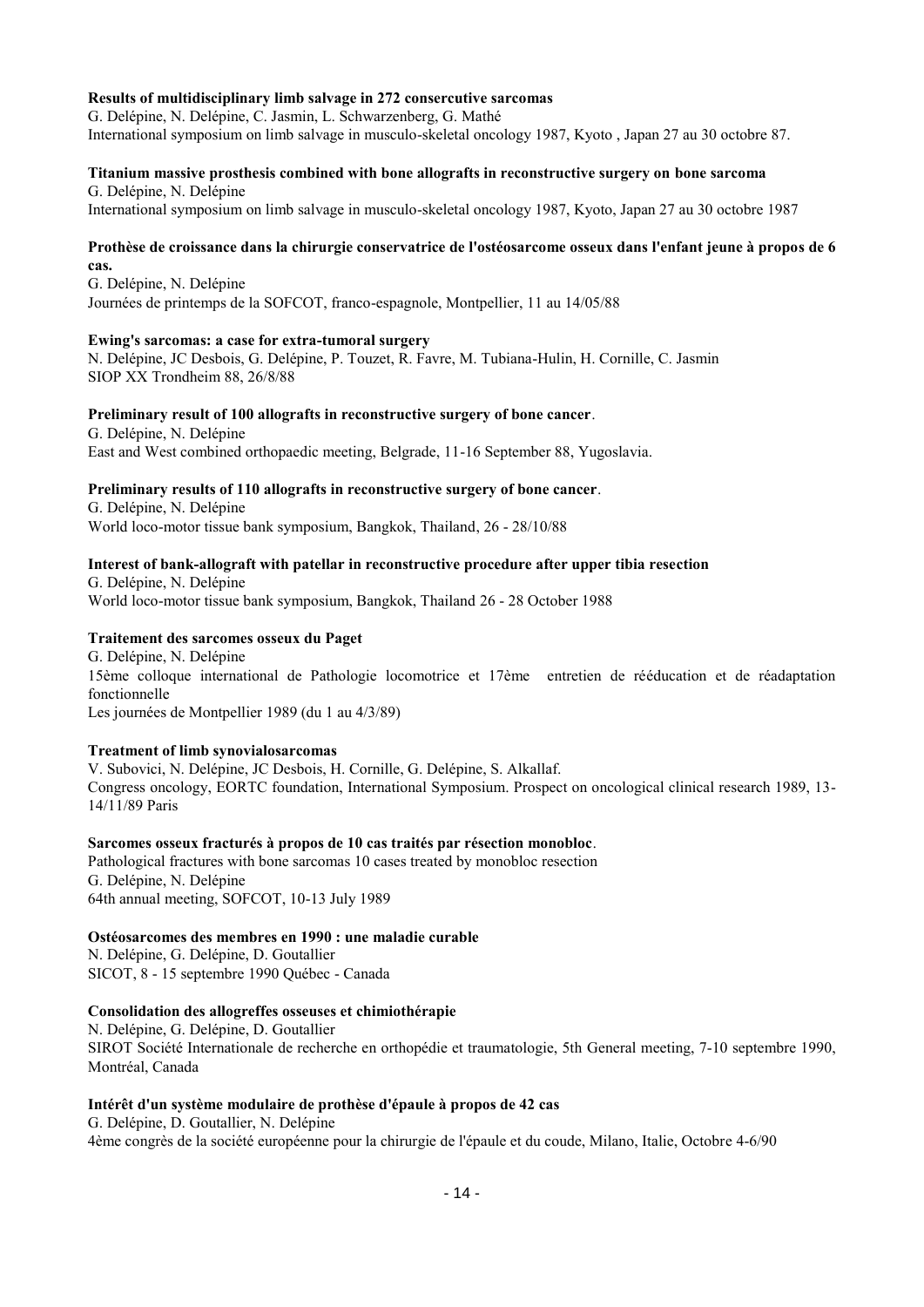#### **Composite prosthesis for bone sarcoma**

G. Delépine, N. Delépine

.

4th world loco-motor tissue bank symposium

4ème symposium international sur les greffes de l'appareil locomoteur sous les hospices de la SICOT (Société Internationale de la chirurgie orthopédique et traumatologique) Singapour Octobre 21-26/1990

#### **Limb salvage in fractured bone sarcomas**

G. Delépine, N. Delépine, D. Goutallier SIROT (Société Internationale de Recherche en Orthopédie et Traumatologie)- 2nd intermeeting Brussel 92 - 2 au 4 juillet 92

### **Margins and local recurrence after en bloc resection**

G. Delépine, N. Delépine, JC Desbois, D. Goutallier SIROT 2nd intermeeting Brussel 92, 2 au 4 juillet 92

### **Traitement local du sarcome d'Ewing**

G. Delépine, N. Delépine, JC Desbois, D. Goutallier AOLF (Association d'Orthopédistes de Langue Française) 3ème congrès - 15 au 19 septembre 92 - QUEBEC - CANADA

### **Traitement chirurgical du sarcome d'Ewing. A propos de 75 cas**.

G. Delépine, N. Delépine, JC Desbois, MC Voisin, D Goutallier 1er congrès européen d'orthopédie, Paris, France, 21-23 avril 1993

### **Prothèse de croissance pour sarcome osseux du fémur inférieur**

G. Delépine, N. Delépine, J.C. Desbois, D. Goutallier 1er congrès européen d'orthopédie, Paris, France, 21-23 avril 1993

### **Sarcomes osseux des membres : analyse rétrospective de 357 résections conservatrices**.

G. Delépine, N. Delépine, J.C. Desbois, D. Goutallier 23ème réunion annuelle du GETO, Bruxelles, Belgique 14 et 15 mai 1993

### **Prothèse de croissance pour sarcome osseux du fémur inférieur**

G. Delépine, N. Delépine, J.C. Desbois 23ème réunion annuelle du GETO, Bruxelles, Belgique, 14-15 mai 1993

### **Interest of composite prosthesis in limb bone sarcomas**

G. Delépine, N. Delépine, JC Desbois, D. Goutallier 1er symposium international sur le traitement conservateur en cancérologie, Lyon, 17-19 juin 1993

### **Margins and local recurrence for osteosarcoma**

G. Delépine, N. Delépine, JC Desbois 7th international symposium on limb salvage, August 22-27 1993, Singapore.

#### **Limb salvage in fractured Ewing and osteosarcomas. Considerations about 16 consecutives cases**  G. Delépine, N. Delépine, JC Desbois

7th international symposium on limb salvage, august 22-27 1993, Singapore

#### **Titanium growing prosthesis for limb bone sarcomas in children**

G. Delépine, N. Delépine, JC Desbois IPSO, International Society of Paediatric Surgical Oncology IPSO meeting in conjunction with the SIOP meeting in San Francisco, October 1993

## **Attitude thérapeutique dans les sarcomes d'Ewing du rachis avec compression médullaire.**

J.C. Desbois, N. Delépine, G. Delépine. 14ème Journée d'Orthopédie du Centre Hospitalier de Fort de France, février 1994.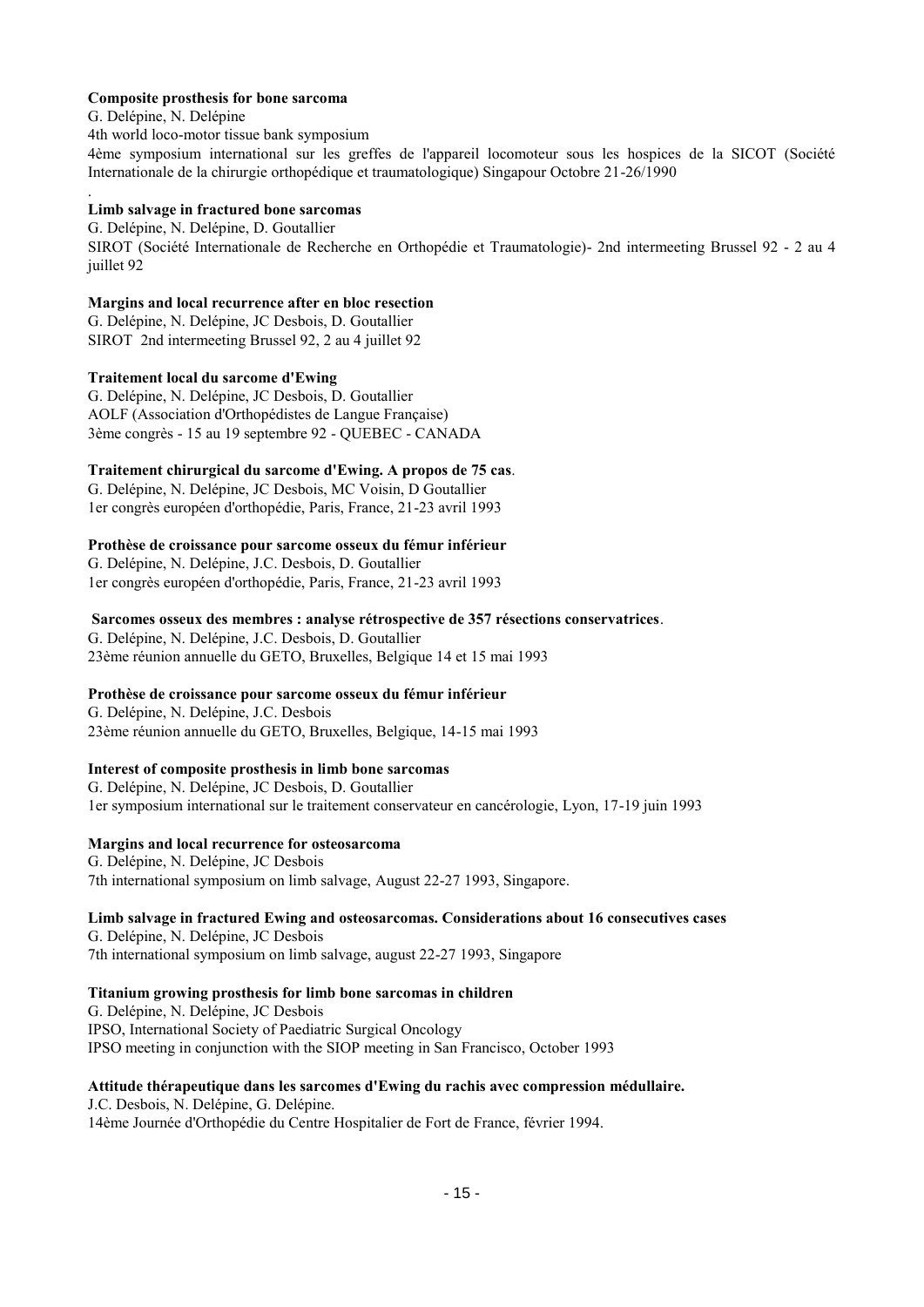#### **Etude critique des indications de la chirurgie conservatrice dans les sarcomes osseux.**

G. Delépine, J.C. Desbois, N. Delépine, D. Goutallier. 4ème Congrès de l'Association des Orthopédistes de Langue Française (AOLF), 12-16 avril 1994, Tunis, Tunisie.

#### **Intérêt et limites de la chirurgie du sarcome d'Ewing**.

N. Delépine, G. Delépine, D. Goutallier, J.C. Desbois. 4ème Congrès de l'Association des Orthopédistes de Langue Française (AOLF), 12-16 avril 1994, Tunis, Tunisie.

#### **Primary localised lymphoma of bone**

N. Delépine, G. Delépine, V. Subovici, M.C. Voisin, J.C. Desbois. The Pan Pacific lymphoma conference, july 19-22 1994, Mauna Lani Cohala Coast, Hawaii.

#### **Limb salvage in fractured Ewing and osteosarcoma**

G. Delépine, N. Delépine, J.C. Desbois Joint Meeting EMSOS - AMSTS. Florence - Italie - 8-9 mai 1995.

### **Interest of bank allograft with patellar tendon in reconstructive procedures after upper tibia resection and gastropnemius flap**

G. Delépine, N. Delépine 8th ISOLS - Florence - 1995 - 10-12 mai 1995.

#### **Titanium growing prosthesis for limb bone sarcomas in children**

G. Delépine, N. Delépine, JC Desbois 2nd congress of European Federation of National Associations of Orthopaedics and traumatology - Munich - Germany - 4/07/95

#### **Prothèses de croissance actives. Résultats et évolution des 10 dernières années**.

G. Delépine, N. Delépine, D. Goutallier 16ème Journée d'orthopédie de Fort de France - Martinique - 26 février - 02 mars 1996.

#### **Traitement des tumeurs à cellules géantes par éventration-curetage-comblement au ciment**.

G. Delépine, N. Delépine, D. Goutallier 16ème Journée d'orthopédie de Fort de France - Martinique - 26 février - 02 mars 1996.

#### **Prothèses de croissance actives (fémur - tibia) chez l'enfant. Progrès récents avec allongement sans réintervention**.

N. Delépine, G. Delépine, J.C. Desbois A.O.L.F. - 5ème Congrès de l'Association des Orthopédistes de la Langue Française - du 16 au 20.04.96.

### **Local relapses following limb sparing salvage surgery for osteosarcoma. Prognostic factors and influence of chemotherapy**

N. Delépine, G. Delépine, S. Alkallaf, M.C. Voisin, J.C. Desbois ASCO Annual Meeting - Philadelphie, USA - May 18-21 1996

### **Active tibial and femoral titanium growing prostheses in limb sparing salvage for children's bone sarcoma (About ten years experience).**

N. Delépine, G. Delépine, J.C. Desbois ASCO Annual Meeting - Philadelphia, USA - May 18-21 1996

**The impact of local surgery on the outcome in Ewing's sarcoma. About hundred cases - 1979-1993.**  N. Delépine, G. Delépine, H. Cornille, B. Markowska, S. Alkallaf, V. Subovici, J.C. Desbois ASCO Annual Meeting - Philadelphie, USA - May 18-21 1996

#### **High value of monobloc extra-tumoral surgery in Ewing's sarcoma. Our experience 1979-1993**. G. Delépine, N. Delépine, H. Cornille, S. Ishak, S. Alkallaf, V. Subovici, J.C. Desbois. First Balkan Congress of Oncology - Athens - Greece - 03-07.07.1996.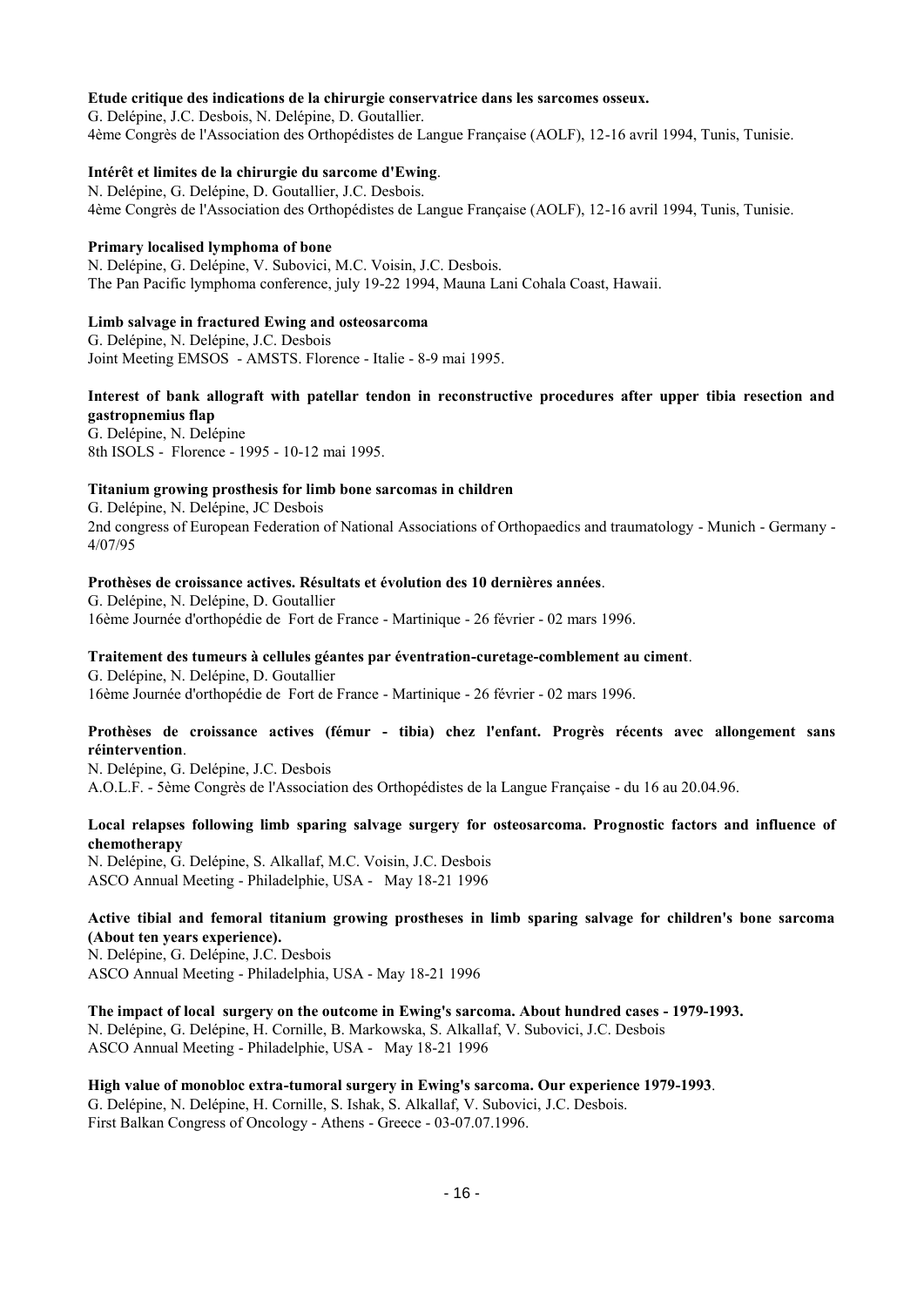#### **Therapeutic approach for infections with massive prosthese after limb salvage for bone sarcomas.**

G. Delépine, N. Delépine, S. Ishak, L. Benkhadra, V. Subovici, D. Goutallier, J.C. Desbois. 10th Mediterranean Congress of Chemotherapy - Antalya - Turkey - 20-25 October 1996,

#### **Intérêt fondamental de la chirurgie extra-tumorale précoce sur le devenir, à long terme, de patients atteints de sarcome d'Ewing du bassin**.

G. Delépine, N. Delépine, H. Cornille, I. Alkhoury, B. Markowska, J.C. Desbois. XII Congrès de la Société Tunisienne de chirurgie orthopédique et traumatologique (SOTCOT). Tunis 20-21-22 juin 1996.

### **Limb salvage for fractured high grade osteosarcoma**.

N. Delépine, G. Delépine, J.C. Desbois. Second osteosarcoma research conference. November 1996. Bologna, Italia.

#### **Prognostic factors for local relapse following sparing surgery for osteosarcoma**.

N. Delépine, G. Delépine, S. Alkallaf, L. Benkhadra, I. Alkhoury, M.C. Voisin, J.C. Desbois. Second osteosarcoma research conference. November 1996 .22 Bologna, Italie

#### **Update on use of expandable prostheses in limb salvage surgery for children's bone sarcoma of lower limb**. N. Delépine, G. Delépine, J.C. Desbois.

International Society of Limb Salvage. 9th International symposium. September 10-12 1997, New York. on bone and soft tissue tumors. An international conference. 02.04.1997- Paris - France.

### **Place of bank allograft with patellar tendon in prosthetic reconstructions of the upper tibia after en bloc resection and gastrocnemius**.

G. Delépine, F. Delépine European Musculo-Skeletal Oncology Society Meeting - 8-11 October 1997 - Münster Germany

### **Dangers de l'irradiation après reconstruction par prothèse composite**.

G. Delépine. - GETO 98 - 27.06.98 - Lisbonne

### " **Hands-on"prosthesis reconstruction after wide peri-acetabular resection for bone sarcomas - 22 cases**.

G. Delépine, N. Delépine, J.C. Desbois, S. Alkallaf, B. Markowska ESSO 98 - 9th Congress of european Society of Surgical Oncology - Lausanne - Switzerland - 3-6 June 1998.

### **Accuracy of image or video-guided surgery : Progress in limb salvage for bone sarcoma**.

N. Delépine, G. Delépine. ESSO'98 - 9th Congress of european Society of Surgical Oncology - Lausanne - Switzerland - 3-6 June 1998.

#### **La fibromatose periscapulaire (fibrome desmoïde) : première description du syndrome de la scapulothoracique gelée.**

G. Delépine, D. Goutallier, N. Delépine GETO 98 - 27.06.98 - Lisbonne

#### **Tenosynovial sarcoma of the foot**.

G. Delépine, N. Delépine, D. Hauteville, H. Levernieux. 2nd Combined Metting of Foot and Ankle Surgeon (CoFMAS) - Venice, September 16-19/98.

### **Reconstruction de l'extrémité supérieure du tibia par prothèse allogreffe avec tendon rotulien**.

G. Delépine, N. Delépine, D. Goutallier A.O.L.F.98 20-23 mai 98 - Belgique.

#### **La fibromatose périscapulaire - syndrome de la scapulo-thoracique gelée**. G. Delépine, N. Delépine, D. Goutallier, S. Alkallaf, V. Subovici, H. Cornille A.O.L.F.98 20-23 mai 98 - Belgique.

### **Computed guidance in oncologic surgery is accurate for bone sarcomas**.

G. Delépine, N. Delépine, E. Guikov.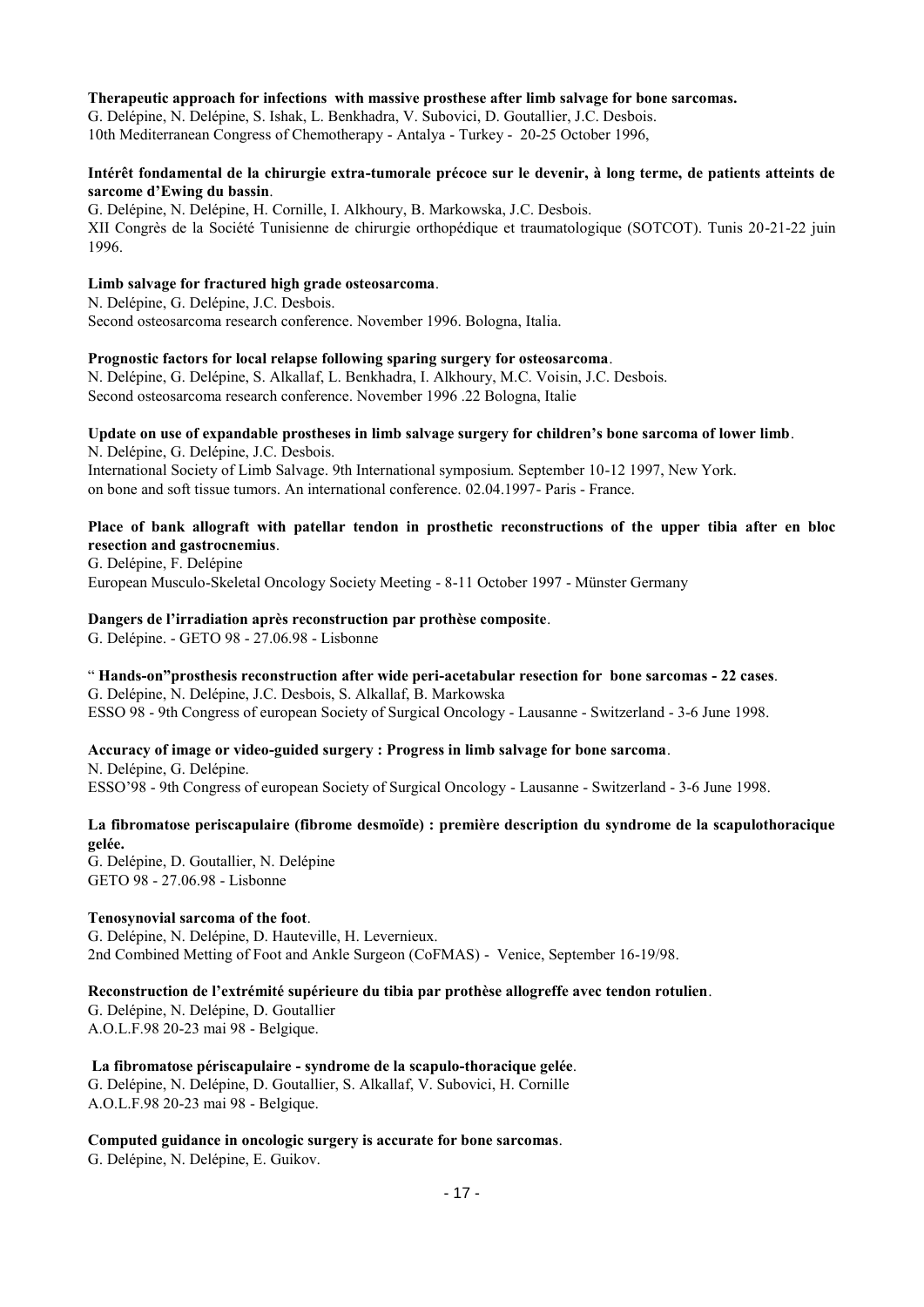35 th Annual Meeting - may 15-18 1999 - Atlanta - (ASCO meeting)

#### **Hand on prosthesis reconstruction after wide peri-acetabular resection for bone sarcoma : 22 cases**.

N. Delépine, G. Delépine, J.C. Desbois, S. Alkallaf, B. Markowska The International Society of Limb Salvage - 10<sup>th</sup> International symposium 11-14 avril 1999- CAINRS Far North Queensland Australia (ISOLS 99)

#### **Tridimensional computed guidance in oncologic surgery for pelvic bone sarcoma**.

N. Delépine, G. Delépine EMSOS (European Musculo-Skeletal Oncology Society) 20-21 may 1999).

### **Abord chirurgical endoscopique pour biopsie du corps vertébral dans les tumeurs malignes**

J. Allain, G. Delépine, D. Goutallier GETO Paris 22 mai 1999

#### **Expandable prosthesis**.

.

G. Delépine, N. Delépine Multidisciplinary Approach to treatment of Bone and Soft Tissue Sarcoma. Naples, Italie Hôtel Continental, 28.06.99 au 01.07.99.

### **Etude critique des indications thérapeutiques dans le fibrome desmoïde de l'enfant et de l'adulte**.

G. Delépine, N. Delépine, S. Alkallaf, B. Markowska, H. Cornille, E. Guikov, A. Tabbi. Congrès de L'Association orthopédique de Langue Française - AOLF 2000. Beyrouth – Liban – 9-13 mai 2000.

#### **Traitement du sarcome d'Ewing du bassin. 20 ans d'expérience**.

G. Delépine, T. Sokolov, H. Cure, O. Bay, S. Alkallaf, H. Cornille, N. Delépine Congrès de L' Association orthopédique de Langue Française AOLF 2000. Beyrouth – Liban – 9-13 mai 2000.

### **Hand on prosthesis reconstruction after wide peri-acetabular resection of bone malignancies**.

F. Delépine, G.Delépine, N. Delépine, E. Guikov, S. Alkallaf, B. Markowska Congress of European Federation of National Association of Orthopaedics and Traumatology. EFORT 2000, Prague ; 22-24 June 2000.

#### **Pronostic value of timing of surgery in localised Ewing sarcoma of bone.**

G. Delépine, N. Delépine, F. Delépine, E. Guikov, B. Markowska, S. Alkallaf Congress of European Federation of National Association of Orthopaedics and Traumatology. EFORT 2000, Prague; 22-24 June 2000.

### **Pelvic Ewing Sarcoma. 20 years experience**.

G. Delépine, F. Delépine, T. Sokolov, S. Alkallaf, H. Cornille, N. Delépine 25th European Musculo-Skeletal Organizations - ESMO Congress. Hamburg –Germany ; 13-17 Oct. 2000.

### **Kyste anévrismaux et granulome eosinophile**.

G. Delépine. Réunion Scientifique d'Orthopédie et de Rhumatologie. Chirurgie orthopédique et infantile de Bruxelles. 1-2 décembre 2000.

#### **Acrylic composite prosthesis reconstruction after wide peri-acetabular resection for bone malignancies**.

F. Delépine, G. Delépine, N. Delépine, E. Guikov World Federation of Surgical Oncology Societies (WFSOS) – Naples – 12-19 September 2001.

### **Long term results of expanding protheses for limb salvage surgery of children**.

Delépine G., Delépine F., Delépine N.. World Federation of Surgical Oncology Societies (WFSOS) – Naples – 12-19 September 2001.

#### **Cryosurgery in the treatment of low grade bone sarcoma**. **Preliminary results of six cases.** Delépine G., Guikov E., Delépine N.

World Federation of Surgical Oncology Societies (WFSOS) – Naples – 12-19 September 2001.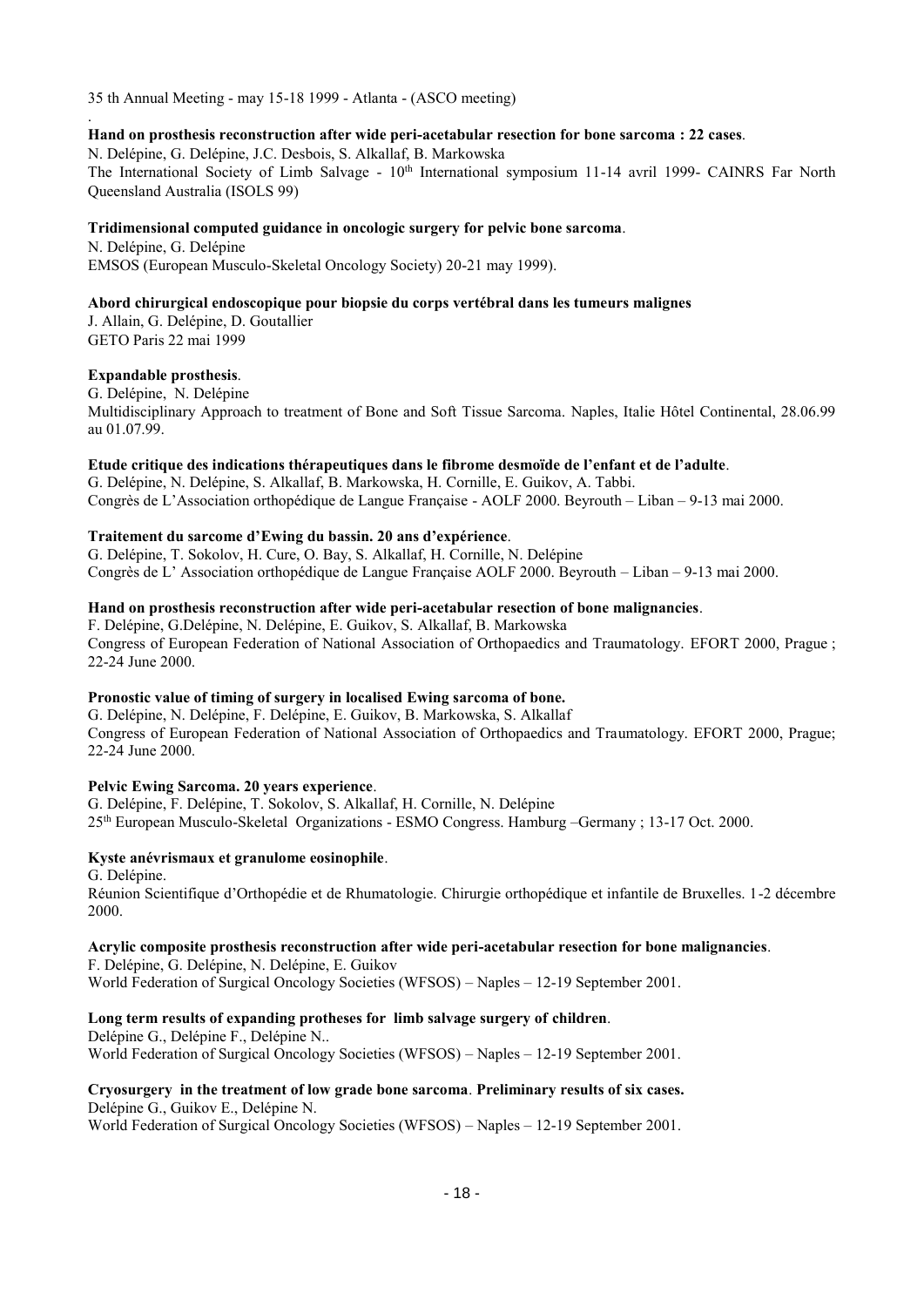#### **Prognostic value of initial management in localized osteosarcoma**. **A monocentric retrospective analysis.**

F. Delépine, G. Delépine, H. Cornille, N. Delépine ISOLS 2001 – Birmingham – UK – 10-12 October 2001

#### **Result of limb salvage surgery (498 sarcomas in 25 years).**

Delépine G., Delépine F., Delépine N. ISOLS 2001 – Birmingham – UK – 10-12 October 2001)

#### **Treatment of giant cells tumors of distal radius consideration about 8 cases with long term follow up.**

G. Delépine, F. Delépine, G. Noroth. 5 th Congress of European Federation of National Association of Orthopaedics and Traumatology. EFORT 2001- Rhodes  $-3-7$  June 2001

### **Periosteal Ewing's sarcoma (PES). Report of four new cases**

F. Delépine, N. Delépine, G. Delépine EMSOS 2001 Meeting – Pamplona – Espagne. 24-25 mai 2001 -

**Long term results of expanding protheses for limb salvage surgery of children.**  Delépine G., Delépine F., Delépine N.. EMSOS 2001 Meeting – Pamplona – Espagne. 24-25 mai 2001 -

#### **Cryosurgery in the treatment of low grade bone sarcoma. Preliminary results of six cases.**  Delépine G., Delépine F., Alkallaf S., Delépine N.. EMSOS 2001 Meeting – Pamplona – Espagne. 24-25 mai 2001 -

#### **Result of limb salvage surgery (498 sarcomas in 25 years).**

Delépine G., Delépine F., Delépine N.. EMSOS 2001 Meeting – Pamplona – Espagne. 24-25 mai 2001 -

#### **Valeur pronostique de la qualité de la biopsie dans les sarcomes osseux des membres**  G. Delépine, F. Delépine,E. Guikov, B. Markowska ,N. Delépine . 8 ème congrès de l'association des orthopédistes de langue française (AOLF) 12-16 mai 02, Bucarest, Roumanie

**Interêt d'une prothèse rotatoire de genou pour la reconstruction après exérèse tumorale. Résultats préliminaires.** G.Delépine, F. Delépine, E. Guikov, N. Delépine 8 ème congrès de l'association des orthopédistes de langue française (AOLF) 12-16 mai 02, Bucarest, Roumanie

### **Résultats à long terme des prothèses de croissance posées pour la chirurgie conservatrice des enfants jeunes atteints de sarcomes des membres inférieurs**

G. Delépine, F. Delépine, E. Guikov, N. Delépine . 8 ème congrès de l'association des orthopédistes de langue française (AOLF) 12-16 mai 02 Bucarest, Roumanie

### **Treatment of pelvic Ewing's sarcoma with multidisciplinary treatment**

N. Delépine , S. Alkalaf, H. Cornille, T. Sokolov, G.Delépine 18th UICC cancer congress 30 06 - 05 07 2002 Oslo ,Norway

#### **Importance of imaging in the treatment of bone sarcoma**

N. Delépine, G. Delépine ICACT Session "imagerie et cancer SOMPS 7 février 2002 Paris, France

## **Long term follow up of osteosarcoma treated with multidisciplinary treatment**

G. Delépine, F. Delépine, N. Delépine ISOLS, Rio de Janeiro, Brazil, September 2003

### **Periostal Ewing's sarcoma .Report of five new cases**

G. Delépine, F. Delépine, N. Delépine ISOLS Rio de Janeiro, Brazil, September 2003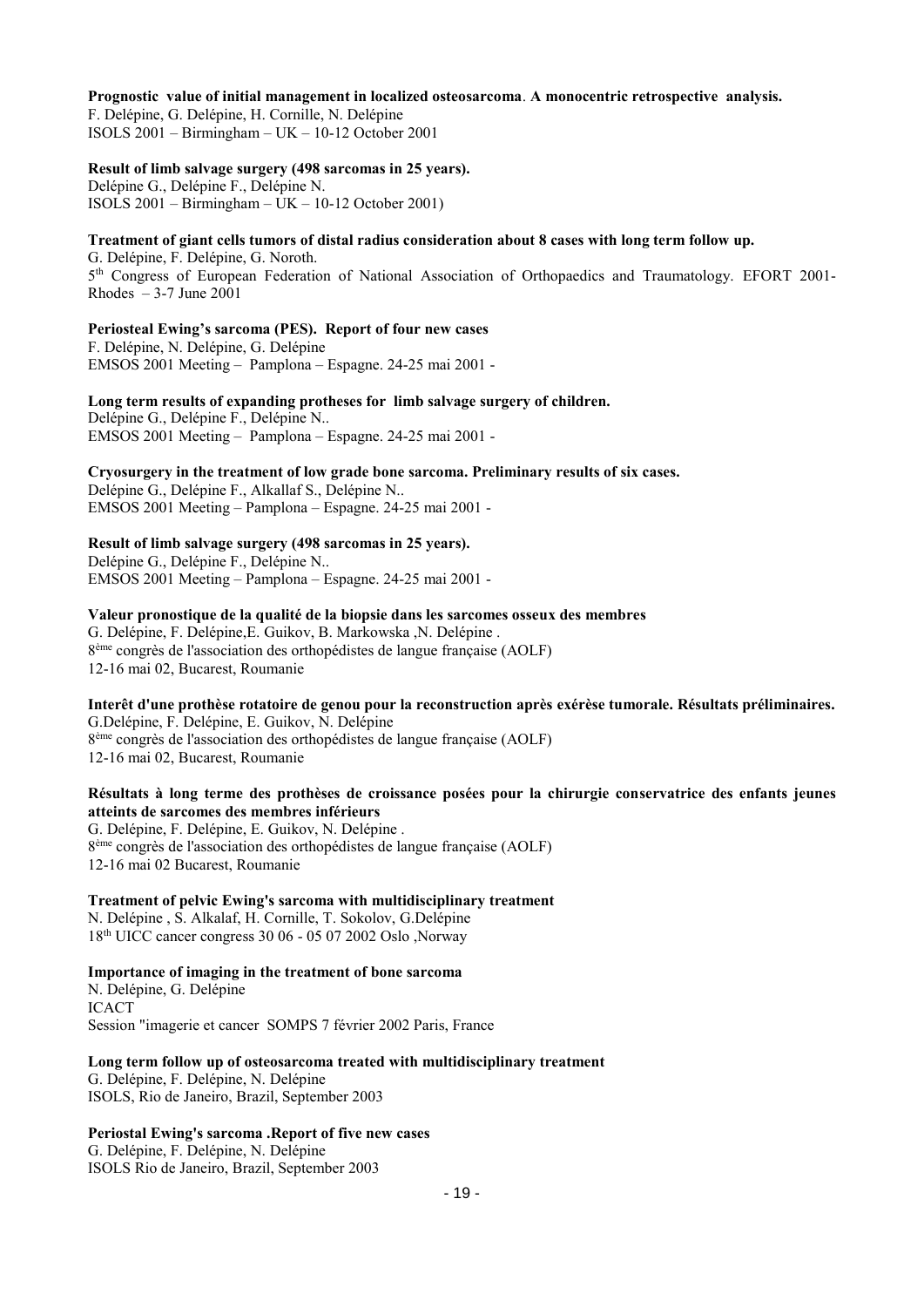**Skip metastases in bone sarcoma .Epidemiology and pronostic value** 

G. Delépine, F. Delépine, N. Delépine ISOLS Rio de Janeiro, Brazil, September 2003

**Intérêt des Prothèses composites du bassin après résection du cotyle. A propos de 66 cas** 

G.Delépine, D.Goutallier ,T .Sokolov,F.Delépine Congrès franco- argentin d'orthopédie Buenos Aires, décembre 2003

#### **Prothèses composites du bassin 88 cas**

T. Sokolov, G. Delépine, F. Delépine Association des orthopédistes de langue française .Montpellier Mai 2004

#### **Prothèses de genou pour tumeurs à propos de 204 cas**

G. Delépine Association des orthopédistes de langue française .Montpellier Mai 2004

**Résultats à long terme de la reconstruction au ciment après résection pour sarcome de l'os iliaque**  G. Delépine, F. Delépine, D. Goutallier, P. Hernigou SOFCOT nov. 9-13 Paris 2004

### **Lymphomes osseux primitifs : notre expérience à propos de 15 cas en 17 ans**

G. Delépine, F. Delépine, H. Cornille, S. Alkalaf, N. Delépine SOFCOT nov. 9-13 Paris 2004

#### **Comblement au ciment des tumeurs à cellules géantes**

G. Delépine, D. Goutallier SOFCOT nov. 9-13 Paris 2004

**Sarcome d'Ewing métastatique osseux : rémission complète prolongée par résection de tous les foyers connus : à propos de 3 cas***.* 

H. Cornille, B. Markowska, A. Tabbi, S. Alkallaf, G. Delépine, N. Delépine XXVème forum de cancérologie, juin 21-23, 2005

### **Long term survival in a primary multimetastatic juxtacortical osteosarcoma**

F. Delépine, H. Cornille, N. Delépine, G. Delépine 18th annual meeting of European Musculo Skeletal Society of Trieste (EMSOS), May 25-27, 2005, Italy

#### **Multicentric osteosarcoma, long term survival of a case**

G. Delépine, F. Delépine, B. Markowska, A. Tabbi, N. Delépine EMSOS Topics

### **Ewing's sarcoma with resectable bony metastases can be cured**

G. Delépine, H. Cornille, F. Delépine, S. Alkallaf, E. Guikov, N. Delépine 18th annual meeting of European Musculo-Skeletal Society of Trieste (EMSOS), May 25-27, 2005, Italy

#### **Infection of protheses for bone cancer. Treatment of 50 cases, results.**

F. Delépine, H. Cornille, S. Alkallaf, N. Delépine, G. Delépine, G. Delépine 18th annual meeting of European Musculo-Skeletal Society of Trieste (EMSOS), May 25-27, 2005, Italy

### **Periosteal Ewing's sarcoma Report of six cases**

F. Delépine, G. Delépine, H. Cornille, N. Delépine Connective Tissue Oncology Society, 11ème annual CTOS congress, Nov 19-21, 2005, Boca Raton, Florida

#### **Long term results of expanding prostheses for limb salvage surgery in children**

F. Delépine, G. Delépine, H. Cornille, S. Alkallaf, B. Markowska, N. Delépine Connective Tissue Oncology Society, 11ème annual CTOS congress, Nov 19-21, 2005, Boca Raton, Florida

## **Crucial importance of vancomycin in cement of spacer for infected prostheses in bone cancers**

G. Delépine, F. Delépine, O. Manicom Connective Tissue Oncology Society, 11ème annual CTOS congress, Nov 19-21, 2005, Boca Raton, Florida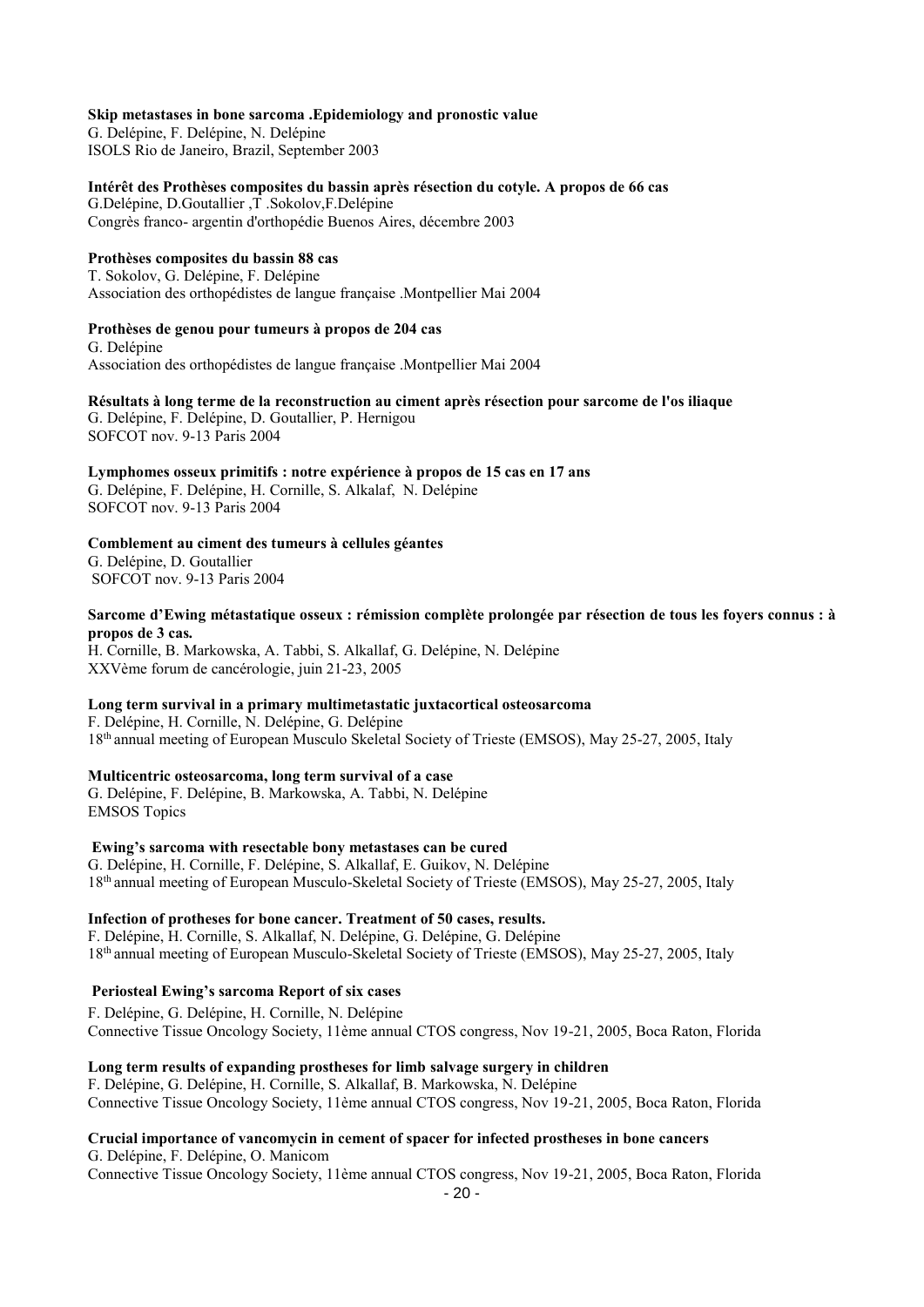#### **Long term outcome of Ewing's sarcoma treated by multidisciplinary (standard treatment : chemotherapy and surgery avoiding radiotherapy***)*

N. Delépine, H. Cornille, S. Alkallaf, B. Markowska, G. Delépine Connective Tissue Oncology Society, 11ème annual CTOS congress, Nov 19-21, 2005, Boca Raton, Florida

#### **High value of timing and quality of surgery for long term survival of Ewing's sarcoma of iliac bone**  F. Delépine, T. Sokolov, G. Delépine

Connective Tissue Oncology Society, 11ème annual CTOS congress, Nov 19-21, 2005, Boca Raton, Florida

#### **Routine determination of ifosfamide and metabolites for adjustment of dose in successive treatment sessions in children**

B.Gourmel, N.Delèpine, G.Delépine Connective Tissue Oncology Society, 11th annual CTOS congress, Nov 19-21, 2005, Boca Raton, Florida

 **Long term quality of life and psychological recovery process of patients with primary bone tumors**  S. Mangoub-Ben Mageur, N. Delépine, S. Alkallaf, G. Delépine

## Connective Tissue Oncology Society, 11th annual CTOS congress, Nov 19-21, 2005, Boca Raton, Florida

#### **Ewing's sarcoma (EW) : long term favourable outcome in children with combined modality therapy and conservative surgery**

N. Delépine, F. Delépine, H. Cornille, S. Alkallaf, A. Tabbi, G. Delépine Annual meeting of the American society of clinical oncology (ASCO), may 2005, Orlando, USA (actually on line on ASCO Website)

### **Long term experience with primary non Hodgkin's bone lymphoma**

N. Delépine, F. Delépine, H. Cornille, S. Alkallaf, A. Tabbi, G. Delépine Annual meeting of the American society of clinical oncology (ASCO), may 2005, Orlando, USA (actually on line on ASCO Website)

#### **Prothèses d'épaules inversées rétentives pour la chirurgie tumorale : à propos de 25 cas**

 G. Delépine, F. Delépine 10ème Congrès de l'Association des Orthopédistes de Langue Française, AOLF Montréal, Canada, 12-17 septembre 2006

#### **Bone cementation of giant-cell tumor of bone. 37 cases with long term follow up.**

F.Delépine*<sup>1</sup>* , G.Delépine², International Symposium On Limb salvage, 2007, Hamburg

#### **Long term follow up of composite prostheses after wide periacetabular malignancies (about 86 cases**)

#### G Delépine T Sokolov –F Delépine

International Symposium On Limb salvage – ISOLS, 2007, Hamburg

#### **High value of initial management in localized osteosarcoma. A monocentric retrospective analysis.**

N. Delépine, S. Alkhallaf, G. Delépine International Symposium On Limb salvage, 2007, Hamburg

#### **Neurovascular invasion in bone sarcoma. Epidemiology and prognosis.**

G. Delépine, F. Delépine, S. Alkhallaf **I**nternational Symposium On Limb salvage, 2007, Hamburg

#### **Revue exhaustive de la littérature médicale sur les essais sur l'ostéosarcome. Les essais contrôlés multicentriques sont-ils utiles aux malades ?**

G. Delépine

2e Congrès international La chaîne des médicaments Regards interdisciplinaires sur la diversité et la complexité, du au 17 octobre 2007, Centre Mont-Royal, Montréal, Canada

#### **Secret médical, dossier médical personnalisé et contrôles administratifs en France** G Delépine

 2e Congrès international La chaîne des médicaments Regards interdisciplinaires sur la diversité et la complexité, du au 17 octobre 2007, Centre Mont-Royal, Montréal, Canada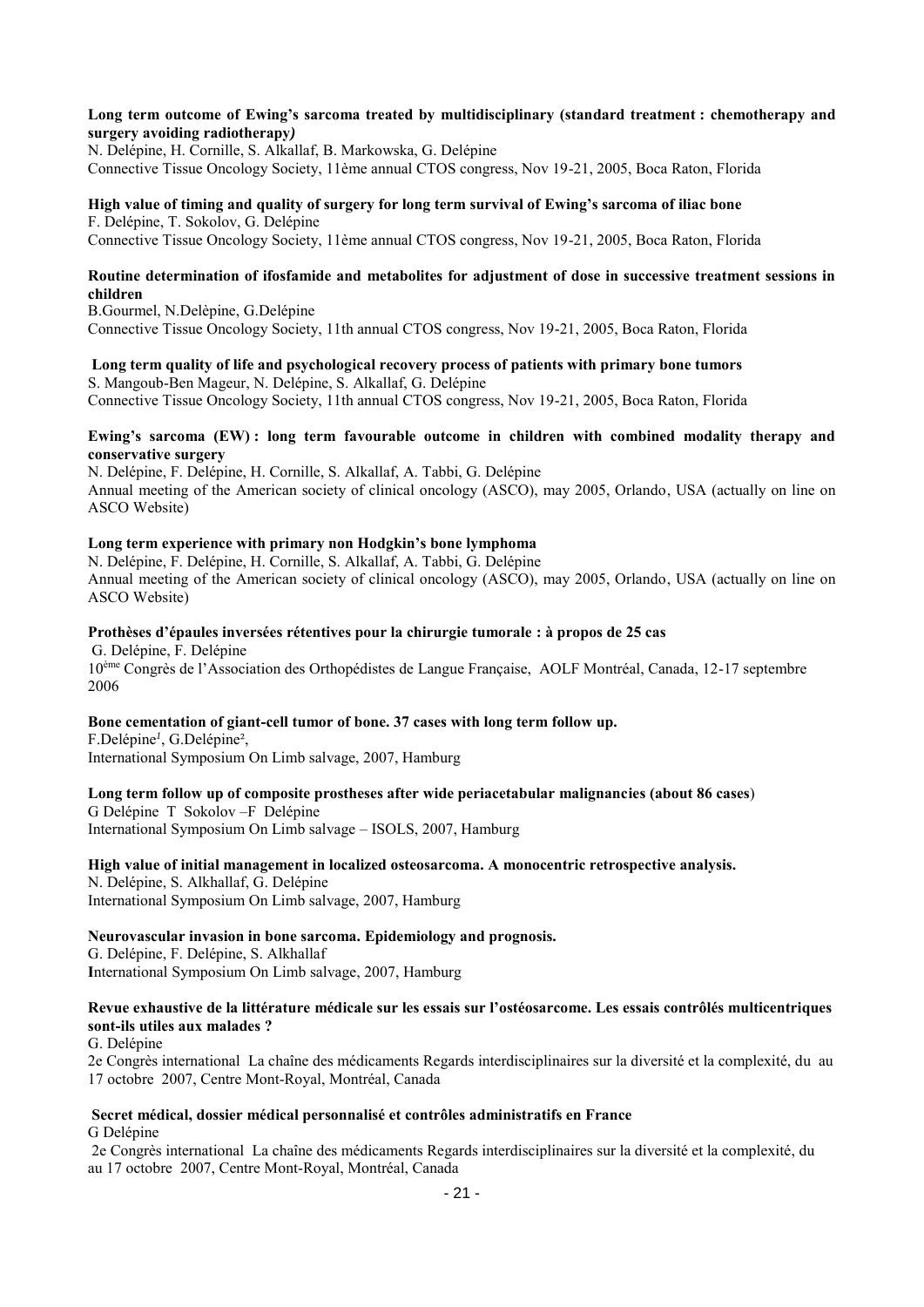## **Méta analyse des essais sur l'ostéosarcome. Les essais contrôlés multicentriques sont ils utiles aux malades ?**

 G. Delépine, N. Delépine 2e Congrès international La chaîne des médicaments Regards interdisciplinaires sur la diversité et la complexité, 17 oct 2007, Centre Mont-Royal, Montréal, Canada

### **Crucial importance of early resection in Ewing's sarcoma**

Delépine G., Alkhallaf S., Cornille H., Delépine N. EMSOS 2007

### **Degeneration of benign cartilage tumors: diagnosis and prognosis**

G. Delépine, N. Delépine EMSOS 2008

### **Comparative of a sequence of entire body MRI (DWIBS)to FDG-PET scan in metastases detection: preliminary results**

F. Eichwald, S. Carré, Z. Lankri, G. Delépine, C. Vallée EMSOS 2008

#### **Long term results of expanding prostheses for limb salvage surgery in children with bone tumors** G. Delépine, N. Delépine

EFORT 2008, Nice

#### **Neurovascular invasion in bone sarcoma, about 520 cases Limiting factor to limb salvage? Evaluation of actual incidence, prognosis and surgical implications G. Delépine, S. Alkhallaf, H. Cornille, N. Delépine** CTOS 14th Annual Meeting, November 13-15, 2008 London, United Kingdom

### **Degeneration of benign cartilage tumors: diagnosis and prognosis**

G. Delépine, S. Alkhallaf, H. Cornille, N. Delépine CTOS 14th Annual Meeting Nov 13-15, 2008, London, United Kingdom

### **Short bidrug preoperative chemotherapy following Hayes: an old but not surpassed induction in Ewing's sarcoma of bone**

G. Delépine, H. Cornille, S. Alkhallaf, B. Markowska, N. Delépine EMSOS 2008

### **Strategy of treatment of Osteosarcoma**

G. Delépine CSOT (Société tchèque d'oncologie orthopédique), Praha, May 2008

### **Skip metastases in bone sarcoma**

G: Delépine, H. Cornille, S. Alkhallaf,, N. Delépine CTOS 14th Annual Meeting November 13-15, 2008, London, United Kingdom

#### **Comparative of a sequence of entire body MRI (DWIBS) to FDG-PET scan in metastases detection: preliminary results**

N. Delépine, F. Eichwald, S. Alkhallaf, G. Delépine, S. Carré, C. Vallée CTOS 14th Annual Meeting, Nov. 13-15, 2008, London, United Kingdom

#### **Adverse effects of radiotherapy and chemotherapy on results of composite prosthesis-allograft in tumor surgery**  G. Delépine, F. Delépine, P. Hernigou EFORT, Vienne, Autriche, 2009

#### **In vivo release of high dose vancomycin from loaded cement in patients with periprostheses infection effective bactericidal activity***.*

N. Delépine, J. Alvarez, E. Abe, B. Markowska, G. Delépine 10th EFORT Congress, 3-6 June 2009, Vienna, Austria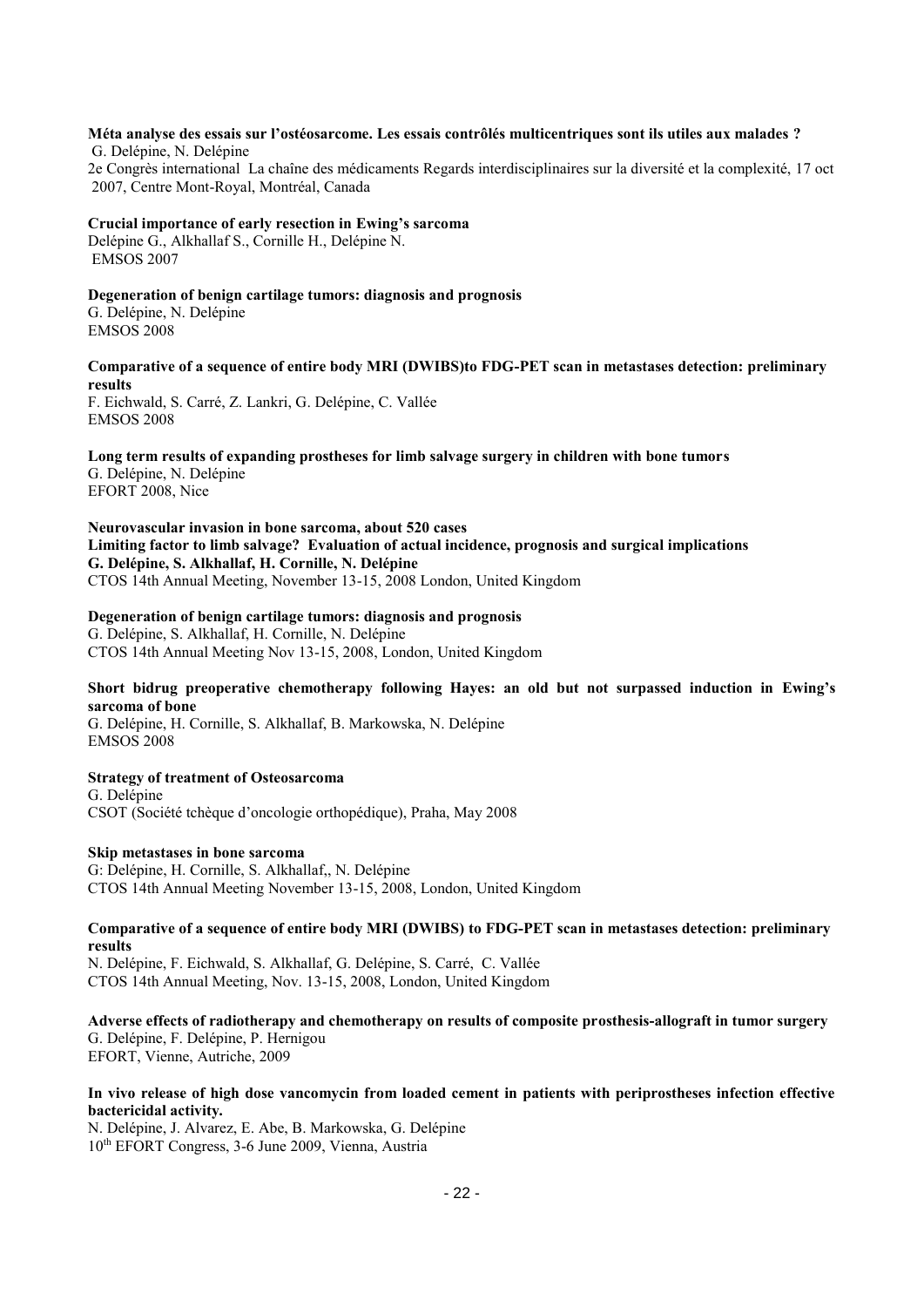#### **Diagnostic accuracy of FDG PET imaging for the detection of recurrent or metastatic paediatric cancer**

N. Delépine, H. Cornille, G. Delépine, S. Allkhallaf 10th EFORT Congress, 3 – 6 June 2009, Vienna, Austria

**Results of high dose vancomycin loaded spacers in treatment of infected massive prostheses**  N. Delépine; F. Delépine, Z. Lankri, S. Alkhallaf, G. Delépine 10th EFORT Congress, 3 – 6 June 2009, Vienna

**Long term survival of Congenital Fibrosarcoma, about 3 cases** H. Cornille, S. Alkhallaf, N. Delépine, B. Markowska, G. Delépine EMSOS 2009 May

**The Frozen scapulothoracic space a pathognomonic symptom of periscapular fibromatosis**  N. Delépine, S. Alkhallaf, B. Markowska, H. Cornille, G. Delépine EMSOS 2009

**Prognosis and treatment of periscapular fibromatosis**  N. Delépine, S. Alkhallaf, B. Markowska, H. Cornille, G. Delépine EMSOS 2009

**Etude critique des indications de la chirurgie conservatrice dans les sarcomes osseux**  G. Delépine, H. Cornille, N. Delépine Symposium chirurgical 20th ICACT

**Acrylic reconstruction after en bloc resection of iliac bone for sarcoma N. De**lépine, G, Delépine, F., Alkhallaf, S, Cornille, H., Delépine, 11th annual meeting of European Federation of Orthopaedic Societies, EFORT 2010, Madrid

**Bilateral limb oedema, a paraneoplastic syndrome ? A case report in a young adult with sclerosing epithelioid fibrosarcoma of leg**  H. Cornille, G. Delépine

EMSOS 2010

**Reconstruction au ciment après résection large des sarcomes de l'aile iliaque**  G. Delépine, F. Delépine SOFCOT 2010

## **COMMUNICATIONS NATIONALES**

### *Extraits - par ordre chronologique* (*l'essentiel des sujets ayant été traités également en congrès internationaux*)

**Local control and disease free survival rates in Ewing sarcoma: two reasons for surgical resection**. N. Delépine, G. Delépine, C. Jasmin, J.C. Desbois Forum de cancérologie du 9 et 10 juin 1986 à Paris

**Intérêt d'une prothèse à croissance active dans la chirurgie conservatrice des sarcomes osseux de l'enfant jeune**. G. Delépine, N. Delépine, J.C. Desbois Forum de Cancérologie 1-2 juin 1987 - Paris

### **70 prothèses titane allogreffe. Intérêt de la reconstruction des résections épiphyso-métaphysaires pour tumeurs malignes.**

G. Delépine, N. Delépine 1ère journée de chirurgie osseuse de l'hôpital de Clermont - Tonnerre - Brest - 18 et 19/9/87

**Ablation totale du fémur pour tumeur primitive de l'adulte et de l'enfant à propos de 5 cas.**  G. Delépine, P. Willems, N. Delépine, D. Goutallier Société Française de Chirurgie Orthopédique et traumatologique, 15-16/11/88 - Paris.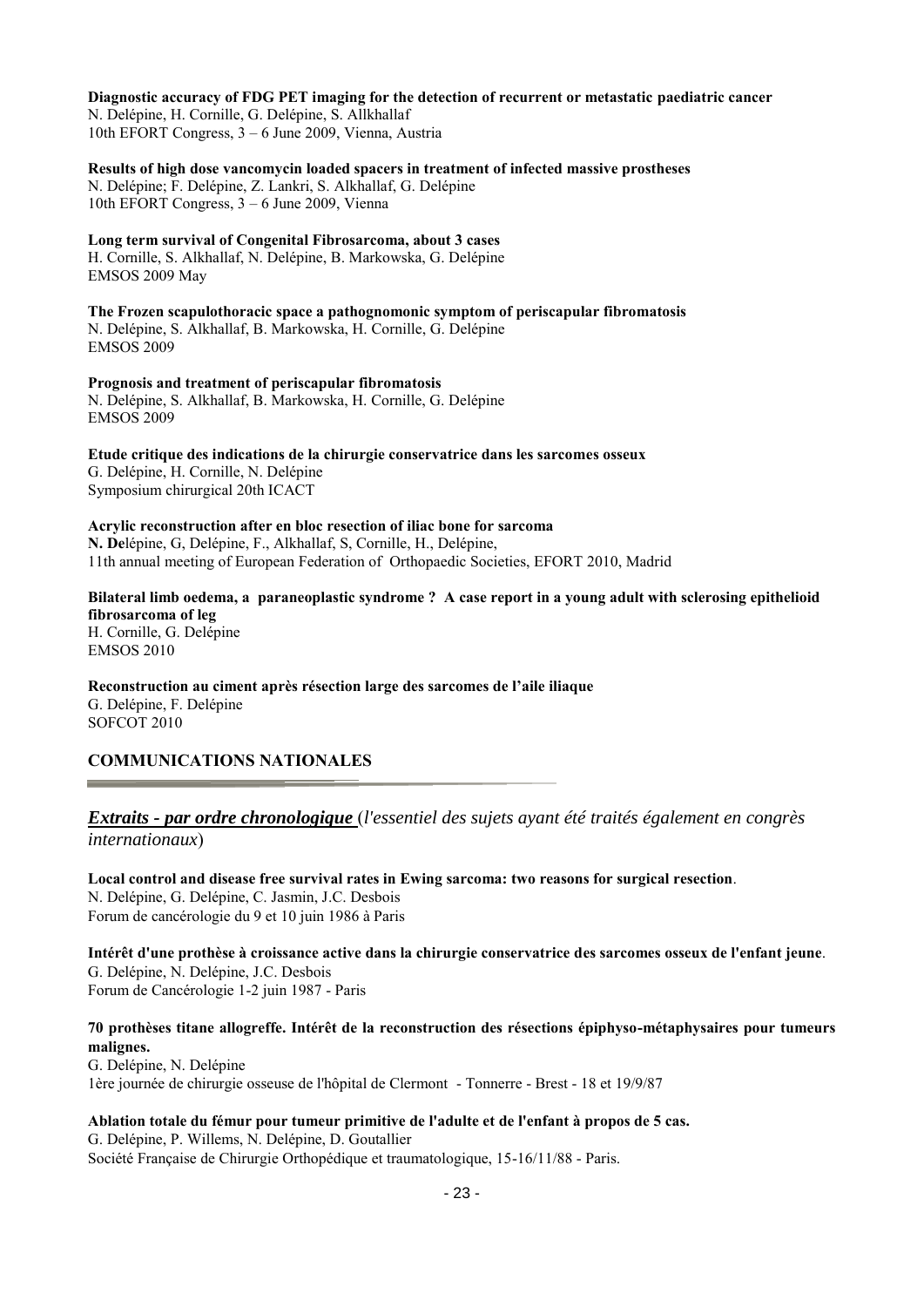#### **Valeur pronostique de la prise en charge initiale dans les sarcomes osseux**

G. Delépine, N. Delépine, JC Desbois, H. Cornille IXème forum de cancérologie 5-6 juin 89 - Paris

**Traitement chirurgical des ostéosarcomes des membres - bilan d'une décennie de progrès**. G. Delépine, N. Delépine

9ème forum de cancérologie 5-6 juin 89 - maison de la chimie - Paris

### **Résection osseuse majeure pour sarcome des parties molles des membres. A propos de 16 cas**.

G. Delépine, N. Delépine, JC Desbois, H. Cornille, R. MBOG 9ème Forum de Cancérologie 5-6 juin 89

**Résultats du traitement chirurgical des chondrosarcomes, progrès dans les traitements médicaux**  G. Delépine, N. Delépine, C. Jasmin 3ème rencontre de Chirurgie Osseuse - Hôpital d'Instruction des Armées - Brest - 14 et 15 septembre 89

**Lymphosarcome osseux primitif. Une maladie autonome**.

N. Delépine, J.C. Desbois, G. Delépine, H. Cornille, S. Alkallaf, V. Subovici Société Médicale des Hôpitaux de Paris, Novembre 89

**Chondrosarcome dédifférencié. Intérêt de la chimiothérapie préopératoire.** N. Delépine, G. Delépine, JC Desbois, H. Cornille, V. Subovici, S. Alkallaf.

10ème Forum de Cancérologie, 11-12/6/90, Paris

**Progrès thérapeutiques récents : le sarcome d'Ewing de l'enfant et de l'adolescent** 

N. Delépine, JC Desbois, G. Delépine Entretiens de Bichat, Octobre 90 - Paris

### **Le sarcome d'Ewing. Traitement multidisciplinaire comprenant chimiothérapie néo-adjuvante et chirurgie systématique. Résultats de notre étude DD 2 à moyen terme.**

N. Delépine, G. Delépine, H. Cornille, V. Subovici, J.C. Desbois Société Française de Pédiatrie Clermont-Ferrand 26-27/4/91

### **Intérêt du traitement local chirurgical du sarcome d'Ewing.**

G. Delépine, N. Delépine, JC Desbois, D. Goutallier 22ème réunion annuelle du Groupe d'Etude des Tumeurs osseuses GETO, Marseille 24-25 avril 1992

### **Traitement chirurgical conservateur des sarcomes osseux fracturés à propos de 17 cas**.

G. Delépine, N. Delépine, D. Goutallier. 22ème réunion annuelle du Groupe d'Etude des Tumeurs osseuses, GETO Marseille, 24-25 avril 1992

**Chondrosarcome mésenchymateux de l'enfant et de l'adulte. A propos de 8 cas**

N. Delépine, G. Delépine, JF Gimonet, M.C. Voisin, J.C. Desbois 13ème Forum de Cancérologie, Paris, 14-16 juin 1993

### **Stratégie thérapeutique dans les sarcomes d'Ewing du Rachis**.

N. Delépine, G. Delépine, J.C. Desbois. 1994, 24ème réunion annuelle du Groupe d'Etude des Tumeurs osseuses GETO, Nice, 25-26 mars 1994.

### **Valeur fondamentale de la qualité de la biopsie dans le pronostic des tumeurs malignes de l'os**.

G. Delépine, D. Goutallier, N. Delépine, J.C. Desbois. 14ème Forum de Cancérologie, Paris, 30 mai-1er juin 1994.

#### **Fibromatose agressive chez l'enfant. Notre expérience personnelle**.

N. Delépine, H. Cornille, G. Delépine, J.C. Desbois. Entretiens de Bichat. Septembre 1994.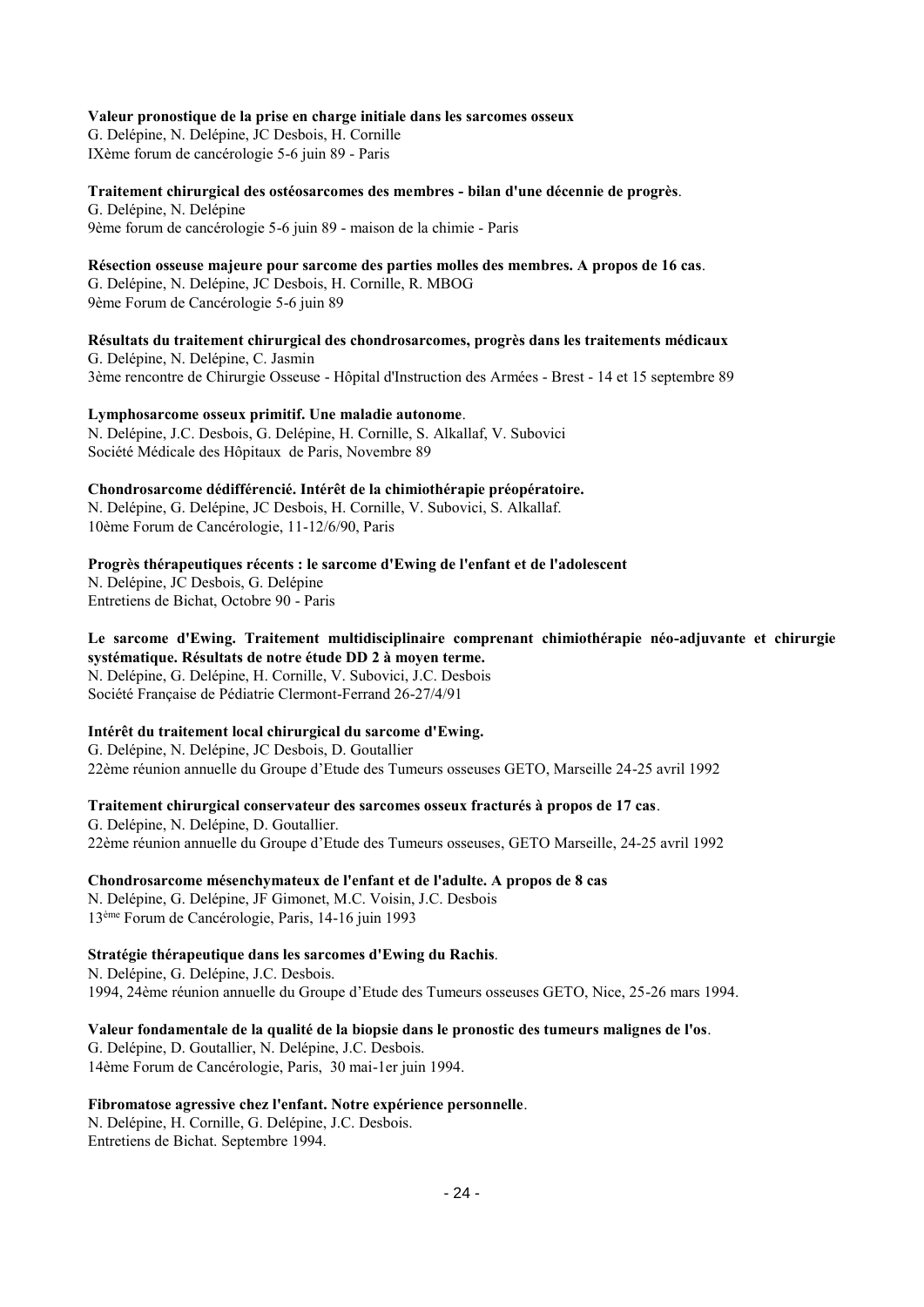#### **Traitement du kyste anévrismal. Série de 28 cas - Recul moyen de 5 ans**.

G. Delépine, D. Goutallier, N. Delépine 25ème réunion annuelle du Groupe d'Etude des Tumeurs osseuses - GETO - Caen 15 - 16 septembre 1995

#### **Importance de la qualité de la biopsie et de la chimiothérapie néo-adjuvante dans le risque de récidive locale après chirurgie conservatrice pour ostéosarcome**

G. Delépine, N. Delépine, S. Alkallaf, M.C. Voisin, D. Goutallier, J.C. Desbois Société Médicale des Hôpitaux de Paris - 19.01.1996

#### **Traitement local du sarcome d'Ewing : Impact du type de chirurgie sur l'évolution. A propos de 100 observations consécutives : 1979- 1993.**

G. Delépine, N. Delépine, S. Ishak, H. Cornille, B. Markowska, S. Alkallaf, V. Subovici, J.C. Desbois Société Médicale des Hôpitaux de Paris - 19.01.1996

## **Utilisation du ciment acrylique dans la chirurgie tumorale. A propos de 416 cas**.

G. Delépine. SOFCOT 10-13 nov. 98 - Paris.

### **Place de la chirurgie guidée par ordinateur dans le traitement du sarcome osseux de l'enfant et de l'adulte**.

G. Delépine, N. Delépine, E. Guikov, B. Markowska, S. Alkallaf Forum de cancérologie (Société Française du Cancer) 31.05.99 Paris.

### **Notre expérience des sarcomes osseux radio-induits à propos de 6 cas**.

G. Delépine, N. Delépine 29ème réunion du Groupe d'Etude des Tumeurs osseuses GETO – Nantes 24 et 25 mars 2000.

### **Intérêt de l'examen par IRM dans le bilan des lésions radiques de l'os**.

G. Delépine, N. Delépine, Y. Otmezguine 29ème réunion du Groupe d'Etude des Tumeurs osseuses GETO – Nantes 24 et 25 mars 2000.

### **Traitement du sarcome d'Ewing du bassin. 20 ans d'expérience**.

G. Delépine, T. Sokolov, H. Cure, O. Bay, S. Alkallaf, H. Cornille, N. Delépine 29ème réunion du Groupe d'Etude des Tumeurs osseuses GETO – Nantes 24 et 25 mars 2000.

### **Prothèses composites au ciment après résection acétabulaire pour sarcome**.

G. Delépine, F. Delépine, T. Sokolov, E. Guikov, N. Delépine (Table ronde) 29ème réunion du Groupe d'Etude des Tumeurs osseuses GETO – Nantes 24 et 25 mars 2000.

### **Traitement des infections sur prothèses massives posées en pathologie tumorale**

G.Delépine,E.Guikov ,B.Markowska ,N.Delépine Groupe d'Etude des Tumeurs osseuses GETO 31ième réunion 27-28 septembre 2002 Tours

#### **Importance cruciale de la date de la chirurgie d'exérèse dans le traitement du sarcome d'Ewing**  G. Delépine, S. Alkalaf, A. Tabbi, N. Delépine.

Groupe d'Etude des Tumeurs osseuses, GETO, 31ième réunion, 27-28 septembre 2002, Tours

#### **Infections de prothèses utilisées en cancérologie osseuse, traitements et résultats**

F. Delépine, G. Delépine Symposium médico-chirurgical d'oncologie pédiatrique d'Avicenne, 2005, Bobigny, France

### **Allergies au titane et autres composés de prothèses massives pour cancer. Tentative d'un traitement par corticoïdes et/ou antihistaminique**

H. Cornille, G. Delépine Symposium médico-chirurgical d'oncologie pédiatrique d'Avicenne, 2005, Bobigny, France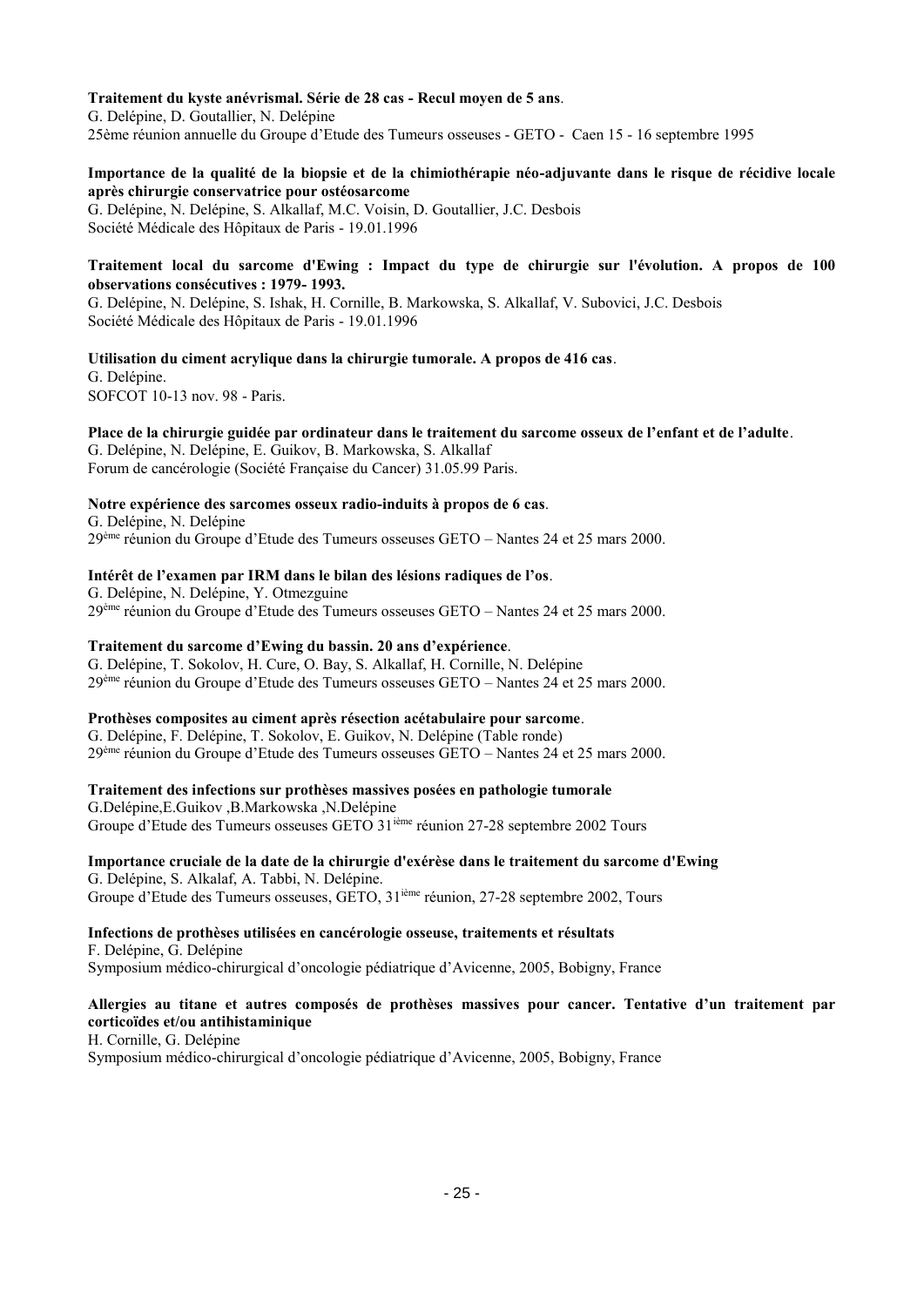#### **Vidéoconférences disponibles sur Internet sur le site "Médicatlas.com" :**

### **Progrès et stagnation dans le traitement des ostéosarcomes**,

G. Delépine (décembre 2006/ 14,29 mn)

### **Stratégies thérapeutiques modernes des sarcomes osseux,**

G. Delépine (décembre 2006/12,22 mn)

### **Traitement local moderne du sarcome d'Ewing,**

G. Delépine (décembre 2006/6,14 mn)

#### **Diagnostic du sarcome d'Ewing**,

N. et G. Delépine (décembre 2006/ 12,56 mn)

### **Epidémiologie et diagnostic de l'ostéosarcome de l'enfant et du jeune adulte**

N. et G. Delépine (novembre 2006/ 8,23mn)

### **Chondrosarcome mésenchymateux. Huit observations à long recul,**

G. Delépine, F. Delépine, S. Alkhallaf, B. Markowska, N. Delépine Congrès annuel de la Société Française de Chirurgie Orthopédique et Traumatologie SOFCOT, Paris 6-9 novembre 2006.

#### **Allergies aux débris d'usure de prothèse, une affection méconnue de diagnostic, de traitement difficile**  F. Delépine, H. Cornille, G. Delépine

Congrès annuel de la Société Française de Chirurgie Orthopédique et Traumatologie SOFCOT, Paris 6,9 novembre 2006.

### **Résultats de la chimiothérapie pré-opératoire du sarcome d'Ewing osseux : analyse de 80 cas**

G Delépine, F Delépine, S Alkhallaf, B Markowska, N Delépine Congrès annuel de la Société Française de Chirurgie Orthopédique et Traumatologie SOFCOT Paris 6-9 novembre 2006.

#### **Sarcome d'Ewing : survie à long terme avec un traitement combiné multidisciplinaire et chirurgie conservatrice (DD2)**

N. Delépine, B. Markowska, G. Delépine Symposium médico-chirurgical d'oncologie pédiatrique d'Avicenne, 2005, Bobigny, France

#### **Expérience à long terme des lymphomes osseux**

G. Delépine, H. Cornille, B. Markowska Symposium médico-chirurgical d'oncologie pédiatrique d'Avicenne, 2005, Bobigny, France

### **Localisations exceptionnelles de l'ostéosarcome : thyroïde, surrénales, péritoine, à propos de deux observations**

A. Tabbi, H. Tabbi , G Delépine Symposium médico-chirurgical d'oncologie pédiatrique d'Avicenne, 2005, Bobigny, France

#### **Survie à long terme d'une observation de chémodectome malin du glomus carotidien**

N. Delépine, S. Alkallaf, A. Tabbi, G Delépine Symposium médico-chirurgical d'oncologie pédiatrique d'Avicenne, 2005, Bobigny, France

### **Adénocarcinome colique, 12 à 15 ans après mise en rémission d'un sarcome d'Ewing du bassin (à propos de deux observations)**

S. Alkallaf, H. Tabbi , G Delépine, N Delépine Symposium médico-chirurgical d'oncologie pédiatrique d'Avicenne, 2005, Bobigny, France

#### **Qualité de vie à long terme des malades guéris d'un ostéosarcome ou d'un sarcome d'Ewing (à propos des patients de l'unité du Docteur Delépine)**

S. Mangoub-Ben Mageur , H. Cornille, G Delépine

Symposium médico-chirurgical d'oncologie pédiatrique d'Avicenne, 2005, Bobigny, France